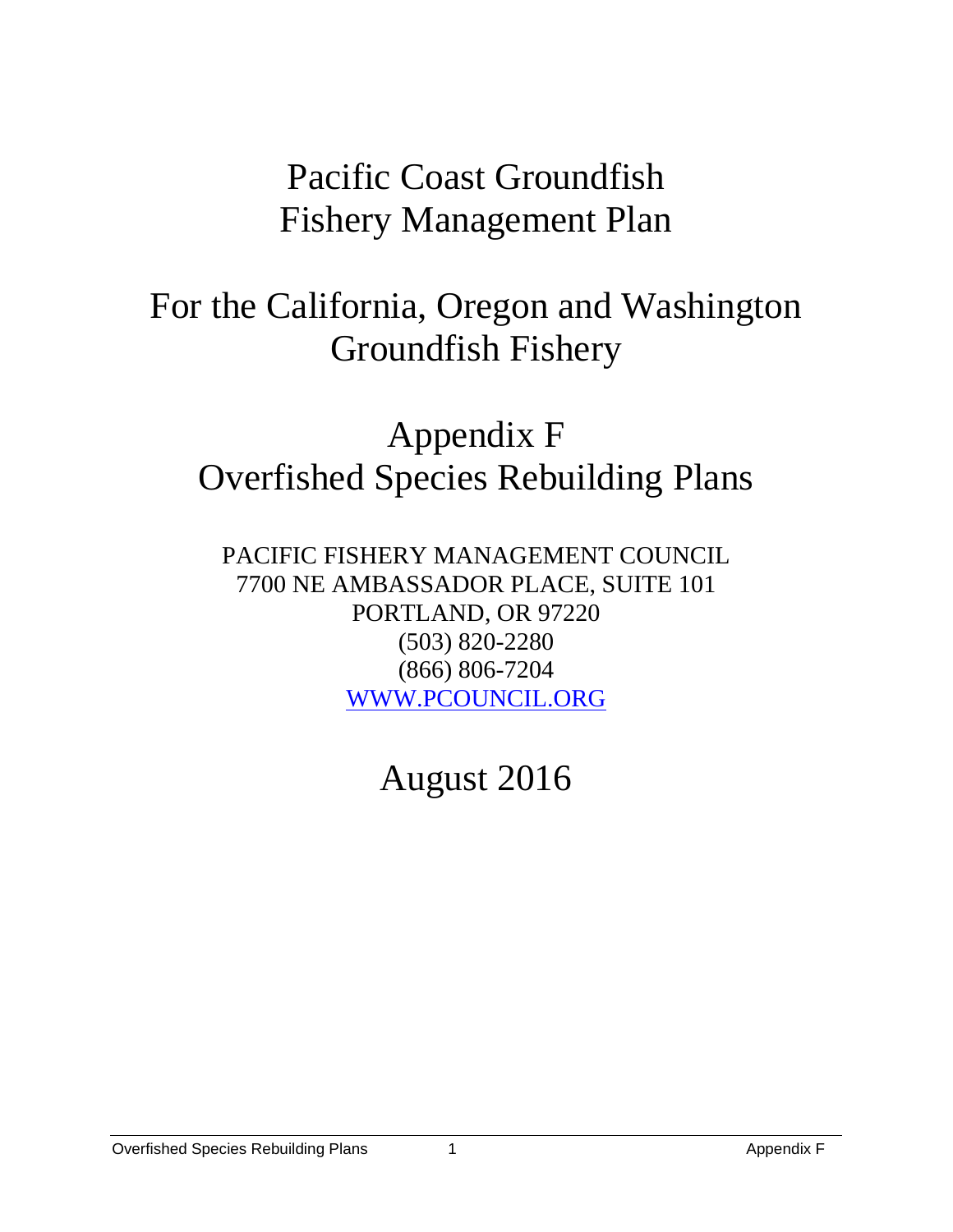# **1.1 Introduction**

This appendix provides the rebuilding plans for the overfished species managed through the Pacific Coast Groundfish Fishery Management Plan consistent with Section 4.6 (Ending Overfishing and Rebuilding). This appendix contains 3 sections: 1) current rebuilding plans, including the rebuilding strategy and parameters and management measures used to limit the catch of each species; 2) a summary of past rebuilding plan parameters; and 3) a summary of the status of each stock at the time it was declared overfished as well as a detailed description of the rebuilding strategy and the communities affected by rebuilding restrictions for each species.

As described in Section 4.6.3.4, if the numerical specification of the harvest control rule or target year for a given overfished species is changed, the new  $T_{\text{TARGE}}$  and the harvest control rule (type and numerical value) will be published in Federal groundfish regulations and revised in Section [1.2.1](#page-1-0) of this appendix. In addition, subsequent SAFE documents or NEPA documents analyzing new harvest specifications and rebuilding plans may include updated values for the parameters listed in Section 4.6.3.3 and [Table F-1](#page-2-0) in this appendix.

Through each biennial specifications and management measures process the Council may consider changes to rebuilding plans as necessary to respond to the best scientific information available. Any revisions to the rebuilding periods must be consistent with the MSA; rebuilding time periods must be as short as possible, taking into account the status and biology of the depleted species, the socioeconomic needs of west coast fishing communities, and the interaction of the depleted stocks within the marine ecosystem.

Rebuilding plans were first addressed in this FMP through the implementation of Amendment 12 which established a framework for rebuilding plans. Amendment 16-1 was also implemented to address frameworking issues with rebuilding plans and Amendments 16-2 through 16-5 implemented the first rebuilding plans for overfished species.

# **1.2 Overfished Species Rebuilding Plans**

# <span id="page-1-0"></span>*1.2.1 Current Rebuilding Plan Parameters and ACLs*

It is likely that over time the parameters listed in this section will change. Consistent with the specifications developed through the Council's biennial specifications and management measures process, the rebuilding parameters and ACLs in this section would be updated following final implementation by NMFS, usually through the publication of a final rule in the *Federal Register*. Further detail on ACLs can be found in the FEIS for 2015-2016 Harvest Specifications and Management Measures on the Council's website at [http://www.pcouncil.org/,](http://www.pcouncil.org/) as well as the 2016 Stock Assessment and Fishery Evaluation document at http://www.pcouncil.org/wp-content/uploads/Groundfish\_SAFE\_August\_2016.pdf.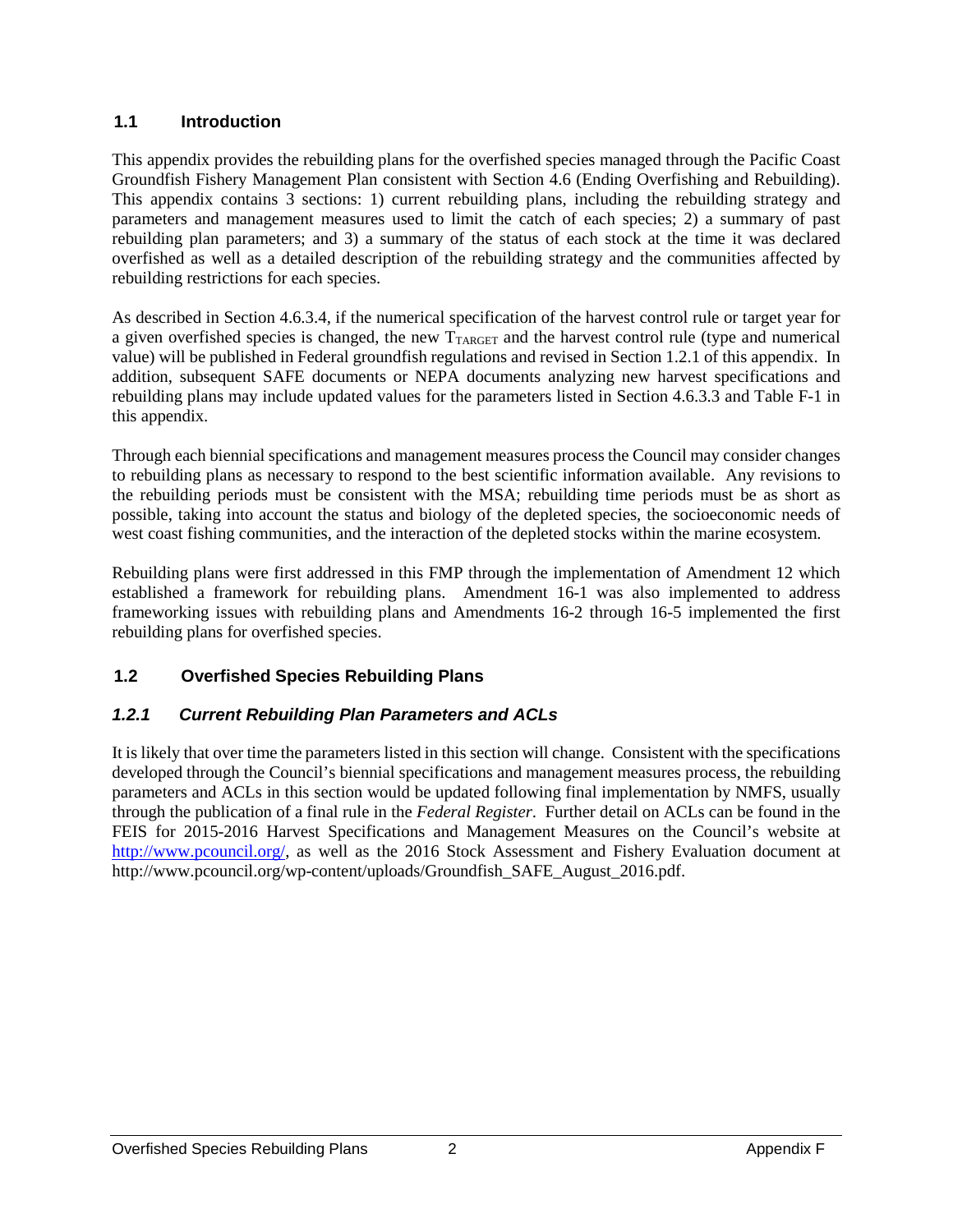| <b>Species</b>  | $\mathbf{B}_0$  | <b>B</b> <sub>MSY</sub> | T <sub>MIN</sub> | $T_{F=0}$ | $T_{MAX}$ | <b>TTARGET</b> | 2017<br>Annual<br>Catch<br>Limit<br>(ACL) | <b>Harvest</b><br><b>Control</b><br>Rule<br>Specification       |
|-----------------|-----------------|-------------------------|------------------|-----------|-----------|----------------|-------------------------------------------|-----------------------------------------------------------------|
| <b>Bocaccio</b> | 6,363<br>B eggs | 3,022<br>mt             | 2018             | 2016      | 2031      | 2022           | 790 mt                                    | SPR 77.7%                                                       |
| Cowcod          | 1,549<br>mt     | 620<br>mt               | 2019             | 2019      | 2057      | 2020           | 10 mt;<br>4 mt<br><b>ACT</b>              | $E = 0.007$<br>(equivalent<br>to an SPR of<br>82.7%)            |
| Darkblotched    | 3,203<br>M eggs | 1,474<br>M eggs         | 2012             | 2016      | 2037      | 2025           | 641 mt                                    | $ACL = ABC$<br>$(P^*=0.45)$                                     |
| POP             | 37,780<br>mt    | 15,112<br>mt            | 2017             | 2018      | 2071      | 2051           | 281 mt                                    | 281 mt ACL<br>in $2017$ and<br>2018; SPR<br>86.4%<br>thereafter |
| Yelloweye       | 994<br>M eggs   | 389<br>M eggs           | 2044             | 2047      | 2083      | 2074           | 20 <sub>mt</sub>                          | <b>SPR 76%</b>                                                  |

<span id="page-2-0"></span>**Table F-1. Current Rebuilding Parameters and ACLs for 2017 and beyond.**

# *1.2.2 Rebuilding Strategy*

This section describes the rebuilding strategy for each species and the management measures used to attain rebuilding.

#### 1.2.2.1 Bocaccio South of 40°10' N latitude

The rebuilding strategy for bocaccio is a constant SPR harvest rate. Management measures used to limit the catch of bocaccio, such that projected impacts to the stock attain rebuilding objectives, include depthbased time and area closures for recreational fisheries and Groundfish Conservation Areas (GCAs) for commercial fisheries. GCAs enclose depth ranges where bycatch of overfished species is most likely to occur based on information retrieved from logbooks, the at-sea observer program, surveys, and other sources. The boundaries vary by season and fishery sector, and may be modified in response to new information about the geographic and seasonal distribution of bycatch.

A large proportion of bocaccio catch occurs in recreational fisheries in central and southern California. Recreational depth closures that restrict fishing to shallow waters, bag limits, and seasonal closures have been used to reduce recreational bocaccio catches.

# 1.2.2.2 Canary Rockfish

Canary rockfish was declared successfully rebuilt in 2016 based on a 2015 assessment [\(Thorson and Wetzel](#page-19-0)  [2015\)](#page-19-0) which indicated the stock was above the  $B_{40\%}$  B<sub>MSY</sub> threshold with a depletion of 55.5% at the start of 2015.

# 1.2.2.3 Cowcod South of 40°10' N latitude

The rebuilding strategy for cowcod is a constant harvest rate  $(E = 0.007$  calculated as catch/estimated age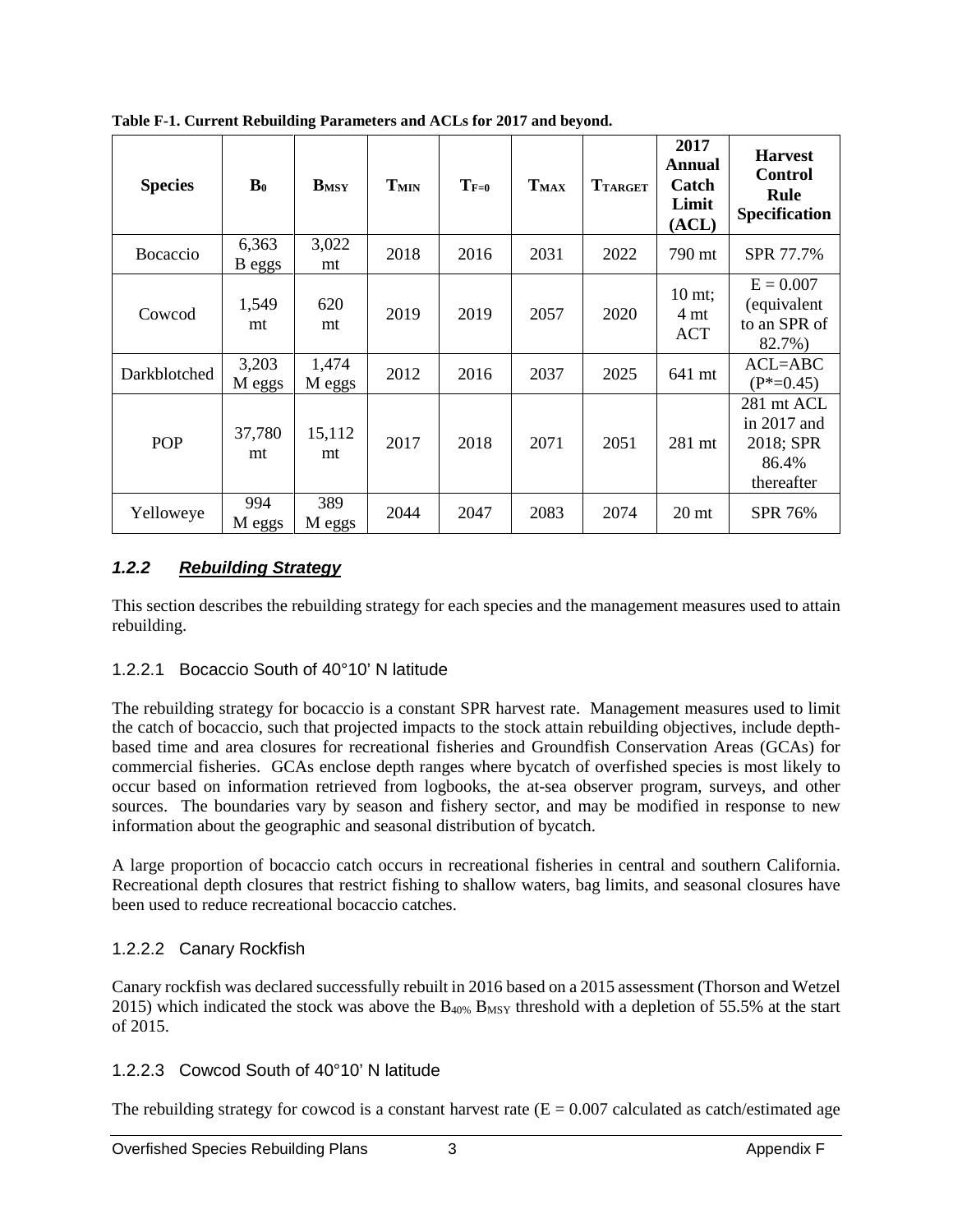11+ biomass). Management measures used to limit the catch of cowcod, such that projected impacts to the stock attain rebuilding objectives, include depth-based closed areas where bycatch of overfished species is most likely to occur, based on information retrieved from logbooks, the at-sea observer program, surveys, and other sources. The boundaries vary by season and fishery sector, and may be modified in response to new information about the geographic and seasonal distribution of bycatch.

Because cowcod is a fairly sedentary species, establishment of two marine protected areas, considered two of the GCAs, is the key strategy for limiting cowcod fishing mortality. The Cowcod Conservation Areas (CCAs) in the Southern California Bight encompass two areas of greatest cowcod density as estimated in 2000, based on historical cowcod catch and catch rates in commercial and recreational fisheries. To aid in enforcement, the CCAs are bounded by straight lines enclosing simple polygons. Dick (2011) concluded that the CCAs have been effective in reducing bycatch to levels projected to allow stock rebuilding. Estimated fishery removals have been at levels sufficient to rebuild the stock, since the CCAs were implemented.

Given the particular life history characteristics of cowcod, the Council will continue to use species-specific area closures to protect cowcod. As new information becomes available on cowcod behavior and fisheries interactions with cowcod, the boundaries or related regulations concerning the current CCAs may change, and additional CCAs may be established by regulation.

# 1.2.2.4 Darkblotched Rockfish

The rebuilding strategy for darkblotched rockfish is a constant SPR harvest rate. Management measures used to limit the catch of darkblotched such that projected impacts to the stock attain rebuilding objectives, include depth-based closed areas for the trawl fishery (darkblotched rockfish are predominantly caught by trawl gear) where bycatch of overfished species is most likely to occur, based on information retrieved from logbooks, the at-sea observer program, surveys, and other sources. The boundaries vary by season and fishery sector, and may be modified in response to new information about the geographic and seasonal distribution of bycatch.

To limit darkblotched rockfish bycatch, the outer boundary of the trawl GCA was set to shift fishing activity into deeper water, away from the depth range of higher abundance for this species. Periodically since 2003, this outer boundary was modified during the winter months to allow targeting of petrale sole and other flatfish species in shallower depths while still minimizing bycatch. Trawl IFQ allocations and accumulation limits, as well as total catch limits in the at-sea whiting fishery, are structured to minimize the incidental bycatch of darkblotched in trawl fisheries.

# 1.2.2.5 Lingcod

The west coast lingcod stock was declared successfully rebuilt in 2005 after the 2005 assessment indicated the stock's spawning biomass was above the  $B_{40\%}$   $B_{MSY}$  threshold with a depletion of 64 percent of unfished biomass  $(B_{64\%})$ .

# 1.2.2.6 Pacific Ocean Perch (POP)

The rebuilding strategy for POP is a constant SPR harvest rate. Management measures used to limit the catch of POP, such that projected impacts to the stock attain rebuilding objectives, include depth-based closed areas where bycatch of overfished species is most likely to occur, based on information retrieved from logbooks, the at-sea observer program, surveys, and other sources. The boundaries vary by season and fishery sector, and may be modified in response to new information about the geographic and seasonal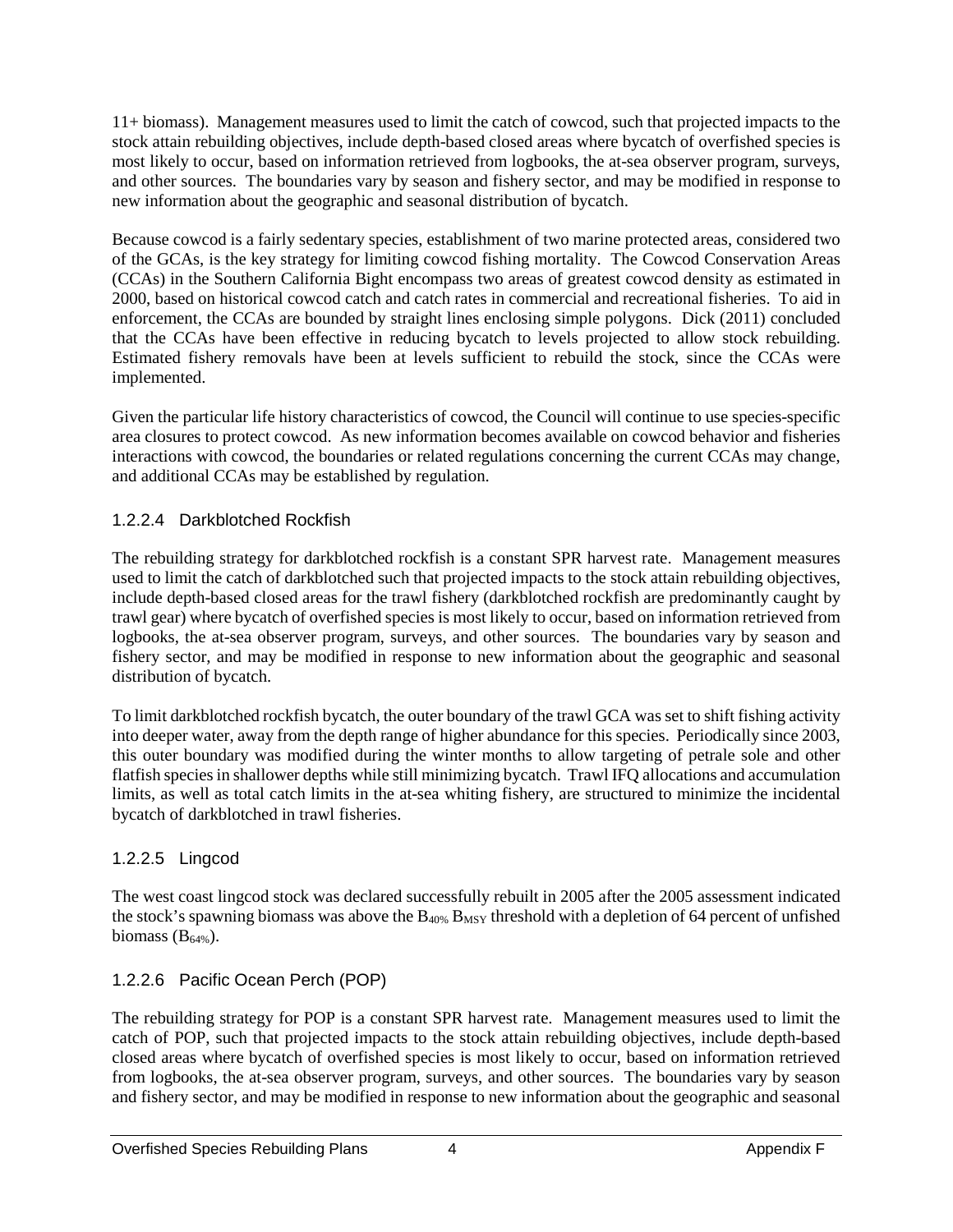distribution of bycatch.

Because POP tend to co-occur with darkblotched rockfish, management measures applicable to that species also serve to constrain catches of POP. These measures include configuring the outer boundary of the trawl GCA so that vessels fish in deeper water, where POP are less abundant. Trawl IFQ allocations and accumulation limits, as well as total catch limits in the at-sea whiting fishery, are structured to minimize the incidental bycatch of POP in trawl fisheries.

# 1.2.2.7 Petrale Sole

Petrale sole was declared successfully rebuilt in 2016 based on a 2015 update assessment [\(Stawitz, Hurtado-](#page-19-1)[Ferro et al. 2015\)](#page-19-1), which indicated the coastwide petrale sole stock was successfully rebuilt with a depletion of 31% at the start of 2015.

# 1.2.2.8 Widow Rockfish

The west coast widow rockfish stock was declared successfully rebuilt in 2011 after the 2011 assessment indicated the stock's spawning biomass was above the  $B_{40\%}$   $B_{MSY}$  threshold with a depletion of 51 percent of unfished biomass  $(B_{51\%})$ .

# 1.2.2.9 Yelloweye Rockfish

The rebuilding strategy for yelloweye rockfish is a constant SPR harvest rate. Management measures used to limit the catch of yelloweye rockfish, such that projected impacts to the stock attain rebuilding objectives, include depth-based closed areas where bycatch of overfished species is most likely to occur, based on information retrieved from logbooks, the at-sea observer program, surveys, and other sources. The boundaries vary by season and fishery sector, and may be modified in response to new information about the geographic and seasonal distribution of bycatch.

Yelloweye rockfish impacts in commercial fisheries are managed by implementation of gear- and sectorspecific GCAs. Also, trawl IFQ allocations and accumulation limits are structured to minimize the incidental bycatch of yelloweye rockfish in the groundfish bottom trawl fishery.

In addition to the more general measures described above, which are intended to reduce bycatch of all overfished species, several Yelloweye Rockfish Conservation Areas (YRCAs) are in place that prevent recreational groundfish and halibut anglers from targeting this species in areas where they are concentrated. Recreational bag and size limits are also used to manage total yelloweye rockfish fishing mortality.

Given the particular life history characteristics of yelloweye rockfish, the Council will continue to use a species-specific area closure or closures to protect yelloweye rockfish. As new information becomes available on yelloweye rockfish behavior and fisheries interactions with yelloweye rockfish, the boundaries or related regulations concerning the current YRCAs may change, and additional YRCAs may be established by regulation.

# **1.3 Rebuilding Plan History and Background**

This section contains previous rebuilding plan parameters as well as more detailed information on the history of each rebuilding plan since implementation.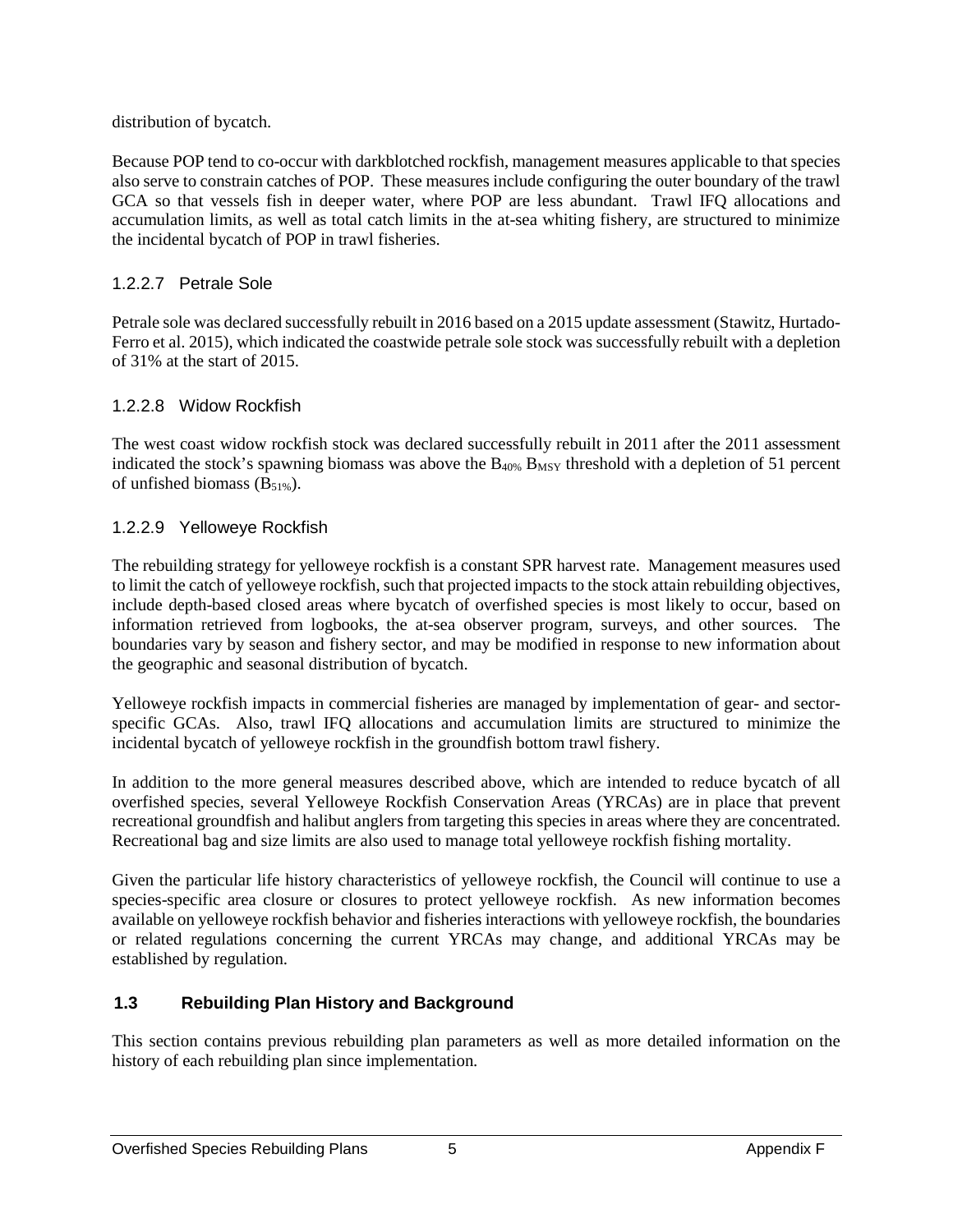# *1.3.1 Previous Rebuilding Plan Parameters*

<span id="page-5-0"></span>**Table F-2. Specified rebuilding plan parameters at the time of plan adoption under Amendments 16-2 and 16- 3.**

| <b>Species</b> | Year<br><b>Stock</b><br><b>Declared</b><br>Overfished | Year<br><b>Rebuilding</b><br>Plan<br><b>Adopted</b> | $\mathbf{B}_0$                           | $B_{MSY}$                                                   | $T_{MIN}$ | $T_{MAX}$ |     | $P_{MAX}$ T <sub>TARGET</sub> | <b>Harvest</b><br><b>Control</b><br>Rule |
|----------------|-------------------------------------------------------|-----------------------------------------------------|------------------------------------------|-------------------------------------------------------------|-----------|-----------|-----|-------------------------------|------------------------------------------|
| Bocaccio a/    | 1999                                                  | 2004                                                | 13,387<br>B eggs in<br>2003              | 5,355<br>B eggs                                             | 2018      | 2032      | 70% | 2023                          | $F=0.0498$                               |
| Canary         | 2000                                                  | 2003                                                |                                          | 31,550 mt 12,620 mt                                         | 2057      | 2076      | 60% | 2074                          | $F=0.022$                                |
| Cowcod         | 2000                                                  | 2004                                                | 3,367 mt                                 | 1,350 mt                                                    | 2062      | 2099      | 60% | 2090                          | $F=0.009$                                |
| Darkblotched   | 2000                                                  | 2003                                                |                                          | 29,044 mt 11,618 mt                                         | 2014      | 2047      | 80% | 2030                          | $F=0.027$                                |
| Lingcod        | 1999                                                  | 2003                                                | 28,882 mt<br>N;<br>S                     | 9,153 mt<br>N:<br>$ 20,971 \text{ mt} 8,389 \text{ mt } S $ | 2007      | 2009      | 60% | 2009                          | $F = 0.0531$<br>N;<br>$F=0.061$<br>S     |
| POP            | 1999                                                  | 2003                                                | 60,212<br>units of<br>spawning<br>output | 24,084<br>units of<br>spawning<br>output                    | 2012      | 2042      | 70% | 2027                          | $F = 0.0082$                             |
| Widow b/       | 2001                                                  | 2004                                                | 43,580<br>M eggs                         | 17,432<br>M eggs                                            | 2026      | 2042      | 60% | 2038                          | $F=0.0093$                               |
| Yelloweye      | 2002                                                  | 2004                                                | 3,875 mt                                 | 1,550 mt                                                    | 2027      | 2071      | 80% | 2058                          | $F=0.0153$                               |

a/ Based on the STATc base model in MacCall (MacCall 2003b).

b/ Based on the Model 8 base model in He, *et al.* (He, *et al.* 2003b).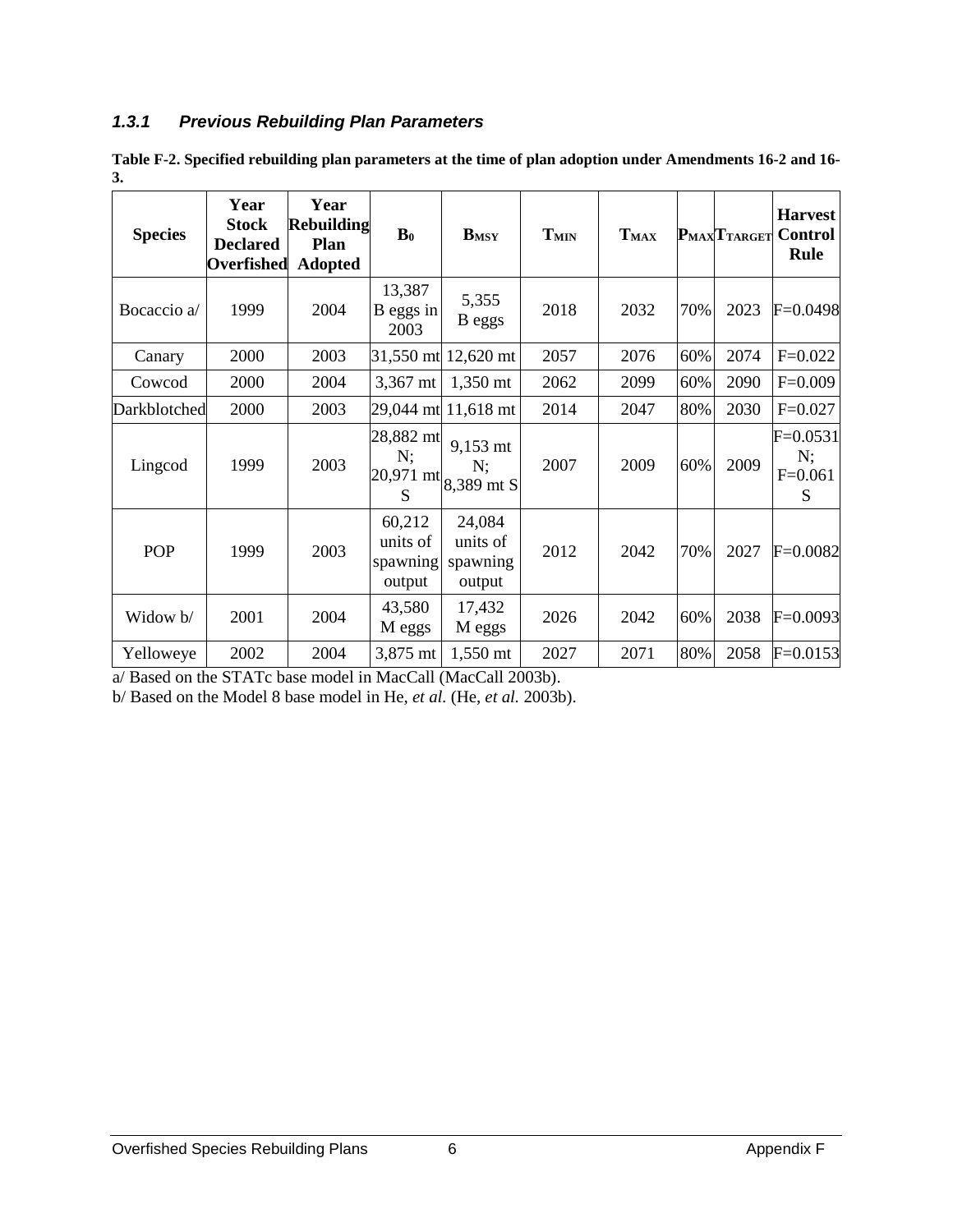| <b>Species</b> | $\mathbf{B}_0$                           | $B_{MSY}$                             | $T_{MIN}$ a/ | $T_{MAX}$ | $T_{F=0} a$ |       | $P_{MAX}$ $T_{TARGE}$ | <b>Harvest</b><br><b>Control</b><br>Rule<br>(SPR)<br><b>Harvest</b><br>Rate) |
|----------------|------------------------------------------|---------------------------------------|--------------|-----------|-------------|-------|-----------------------|------------------------------------------------------------------------------|
| Bocaccio       | 13,402<br>B eggs in<br>2005              | 5,361<br>B eggs                       | 2018         | 2032      | 2021        | 77.7% | 2026                  | 77.7%                                                                        |
| Canary         | 34,155 mt                                | 13,662 mt                             | 2048         | 2071      | 2053        | 55.4% | 2063                  | 88.7%                                                                        |
| Cowcod         | 3,045 mt                                 | $1,218 \text{ mt}$                    | 2035         | 2074      | 2035        | 90.6% | 2039                  | 90.0%                                                                        |
| Darkblotched   | 26,650<br>M eggs                         | 10,660<br>M eggs                      | 2009         | 2033      | 2010        | 100%  | 2011                  | 60.7%                                                                        |
| POP            | 37,838<br>units of<br>spawning<br>output | 15,135 units<br>of spawning<br>output | 2015         | 2043      | 2015        | 92.9% | 2017                  | 86.4%                                                                        |
| Widow          | 49,678<br>M eggs                         | 19,871<br>M eggs                      | 2013         | 2033      | 2013        | 95.2% | 2015                  | 95.0%                                                                        |
| Yelloweye      | 3,322 mt                                 | 1,328 mt                              | 2046         | 2096      | 2048        | 80%   | 2084                  | 71.9%<br>$\mathbf{b}$                                                        |

<span id="page-6-0"></span>**Table F-3. Specified rebuilding plan parameters revised under Amendment 16-4.**

 $a/T_{MIN}$  is the shortest time to rebuild from the onset of the rebuilding plan or from the first year of a rebuilding plan, which is usually the year after the stock was declared overfished. The shortest possible time to rebuild the stocks with rebuilding plans under consideration in Amendment 16-4 is  $T_{F=0}$ , which is the median time to rebuild the stock if all fishing-related mortality were eliminated beginning in 2007.

b/ The yelloweye rebuilding plan specified a harvest rate ramp-down strategy before resuming a constant harvest rate in 2011. F71.9% was the constant harvest rate beginning in 2011.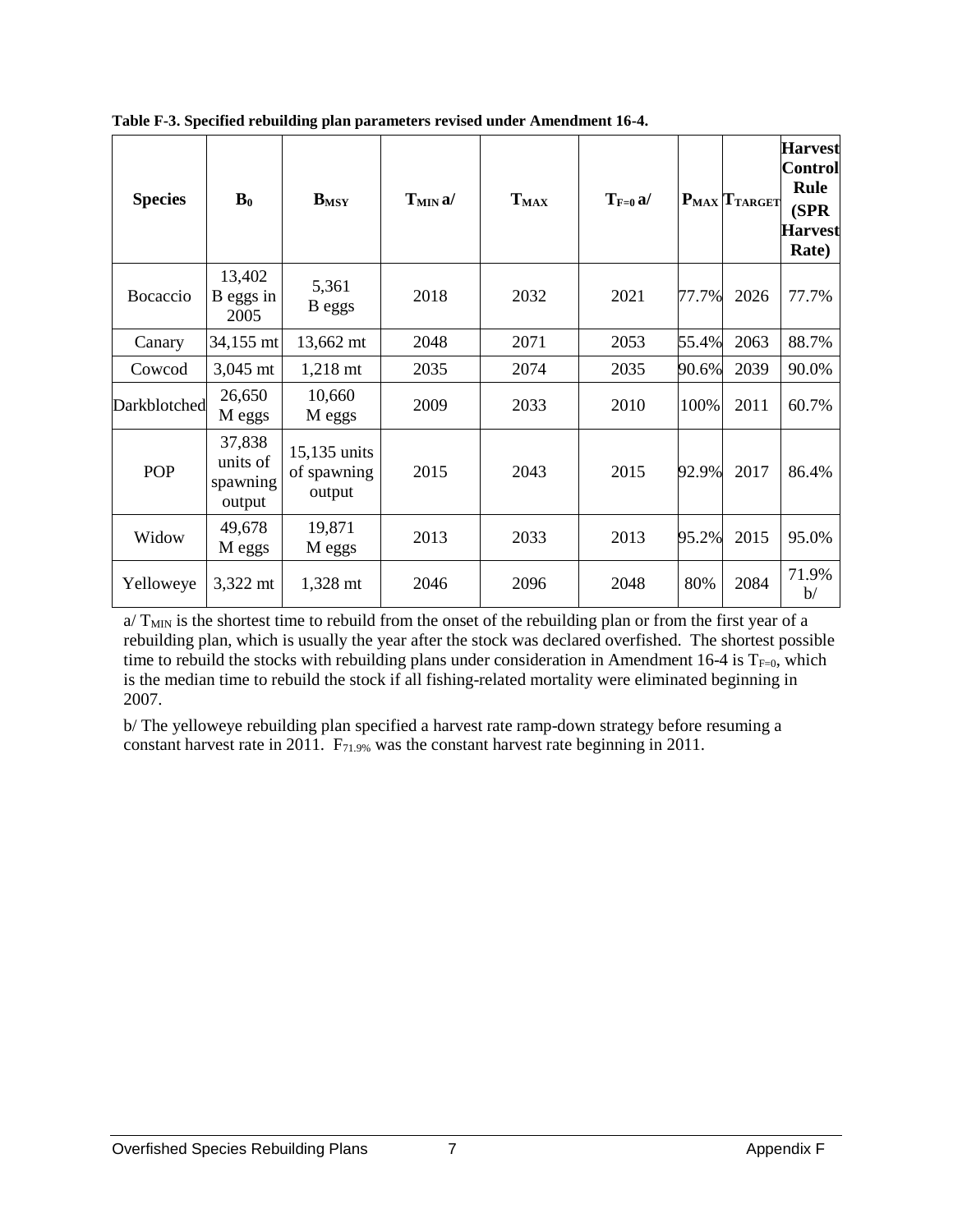| <b>Species</b>  | $\mathbf{B}_0$  | $B_{MSY}$       | T <sub>MIN</sub> | $T_{F=0}$ | T <sub>MAX</sub> | <b>TTARGET</b> | 2013<br>Annual<br>Catch<br>Limit<br>(ACL) | <b>Harvest</b><br><b>Control</b><br>Rule<br><b>Specification</b> |
|-----------------|-----------------|-----------------|------------------|-----------|------------------|----------------|-------------------------------------------|------------------------------------------------------------------|
| <b>Bocaccio</b> | 7,946<br>B eggs | 3,178<br>B eggs | 2018             | 2018      | 2031             | 2022           | 320 mt                                    | SPR 77.7%                                                        |
| Canary          | 25,993<br>mt    | 10,397<br>mt    | 2024             | 2024      | 2050             | 2030           | 116 mt                                    | SPR 88.7%                                                        |
| Cowcod          | 2,183<br>mt     | 873<br>mt       | 2059             | 2060      | 2097             | 2068           | 3 <sub>mt</sub>                           | SPR 82.7%                                                        |
| Darkblotched    | 32,800<br>mt    | 13,112<br>mt    | 2012             | 2016      | 2037             | 2025           | 317 mt                                    | SPR 64.9%                                                        |
| <b>POP</b>      | 37,780<br>mt    | 15,112<br>mt    | 2017             | 2018      | 2071             | 2051           | 150 <sub>mt</sub>                         | SPR 86.4%                                                        |
| Petrale sole    | 25,334<br>mt    | 6,334<br>mt     | 2014             | 2014      | 2021             | 2016           | 2,592<br>mt                               | 25-5 Rule                                                        |
| Yelloweye       | 994<br>M eggs   | 389<br>M eggs   | 2044             | 2047      | 2083             | 2074           | 18 <sub>mt</sub>                          | SPR 76%                                                          |

**Table F-4. Specified rebuilding plan parameters revised under Amendment 16-5.**

# *1.3.2 Rebuilding Plan Background*

# 1.3.2.1 Bocaccio Rockfish South of 40°10' N. Latitude

#### **Status of the Bocaccio Stock and Fisheries Affected by Stock Rebuilding Measures at the Time of Rebuilding Plan Adoption (April 2004)**

Assessment scientists and managers have treated west coast bocaccio as independent stocks north and south of Cape Mendocino. The southern stock, which has been declared overfished, occurs south of Cape Mendocino and the northern stock north of 48 fude interval intervals in Nashington (off Cape Flattery). The overfished southern bocaccio rockfish stock occurs in Central and Southern California waters, on the continental shelf and in nearshore areas, often in rocky habitat. They are caught in both commercial and recreational fisheries in approximately equal amounts. Commercial catches mainly occur in LE trawl fisheries.

Bocaccio have long been an important component of California rockfish fisheries. Catches increased to high levels in the 1970s and early 1980s as relatively strong year-classes recruited to the stock. The Council began to recommend increasingly restrictive regulations after an assessment of the southern stock in 1990 (Bence and Hightower 1990) indicated that fishing rates were too high. The southern stock has been assessed six times (Bence and Hightower 1990; Bence and Rogers 1992; MacCall, *et al.* 1999; MacCall 2002; MacCall 2003b; Ralston, *et al.* 1996) and has suffered poor recruitment during the warm water conditions that have prevailed off Southern California since the late 1980s. The 1996 assessment (Ralston, *et al.* 1996) indicated the stock was in severe decline. NMFS formally declared the stock overfished in March 1999 after the groundfish FMP was amended to incorporate the tenets of the Sustainable Fisheries Act. MacCall et al. (MacCall, *et al.* 1999) confirmed the overfished status of bocaccio and estimated spawning output of the southern stock to be 2.1 percent of its unfished biomass and 5.1 percent of the MSY level. The northern stock of bocaccio has not been assessed.

While previous assessments only used data from Central and Northern California, an assessment in 2002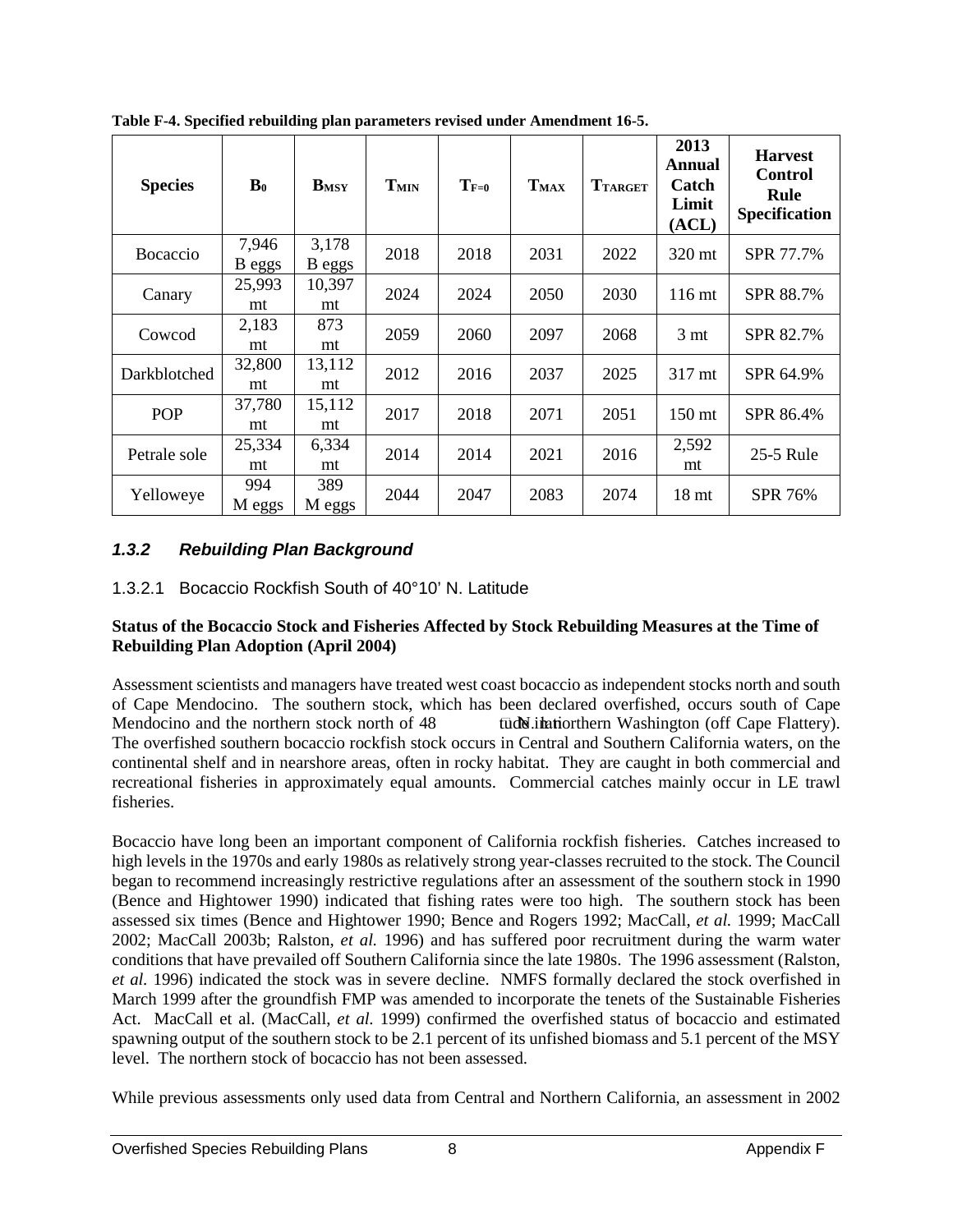(MacCall and He 2002) also included data for southern California. While relative abundance increased slightly from the last assessment (4.8 percent of unfished biomass), potential productivity appears lower than previously thought, making for a more pessimistic outlook. The Council assumed a medium recruitment scenario for the 1999 year class, which was not assessed (MacCall, *et al.* 1999). The 2002 assessment revealed the 1999 year class experienced relatively lower recruitment. Therefore, although the 1999 year class contributed a substantial quantity of fish to the population, it did not contribute as much to rebuilding as was previously thought.

The 2003 bocaccio assessment differs greatly from the 2002 assessment. It is driven by the strength of the incoming 1999 year class that had not recruited into the indices used for the 2002 assessment and by a revised lower estimate of natural mortality (MacCall 2003b). In addition to the 2001 Triennial Survey data, the 2003 assessment used larval abundance data from recent CalCOFI surveys as well as length and catch per unit effort (CPUE) data from recreational fisheries. In calculating the recreational CPUE information, a new method was used that identifies relevant fishing trips by species composition and adjusts the catch history for regulatory changes that affect the level of discard and avoidance. The results of these calculations suggest that recreational CPUE has increased dramatically in recent years and is at a record high level in Central California north of Pt. Conception. The Stock Assessment Review (STAR) Panel recommended the use of two assessment models as a means of bracketing uncertainty from the very different signals between the Triennial Survey and the recreational CPUE data. Following the STAR Panel meeting, MacCall presented a third "hybrid" model that incorporated the data from all of the indices. The SSC recommended, and the Council approved, the use of this third modeling approach. This resulted in modest improvement in estimated stock size, but significantly affected the estimated productivity of the stock. These results had substantial effects on the rebuilding outlook for bocaccio which, under the 2002 assessment, was not expected to rebuild within  $T_{MAX}$  even with no fishing-related mortality. Total mortality in 2003 fisheries was restricted to less than 20 mt as a means of conserving the stock while minimizing adverse socioeconomic impacts to communities. The current rebuilding analysis (MacCall 2003a), using the "hybrid" model, suggests the stock could rebuild to B<sub>MSY</sub> within 25 years while sustaining an OY of approximately 300 mt in 2004.

The Council adopted a rebuilding plan for bocaccio rockfish at its April 2004 meeting, as described by the parameter values listed i[n Table F-2.](#page-5-0) These values are based on a rebuilding analysis conducted by MacCall (2003b).

Amendment 16-4, adopted by the Council at its June 2006 meeting, revised the rebuilding parameters for bocaccio, as listed in [Table F-3.](#page-6-0) These values are based on a rebuilding analysis conducted by MacCall (2006) which had determined that the bocaccio stock was at 10.7 percent of its unfished level in 2005.

Fisheries in central and southern California are affected by the bocaccio rebuilding plan because the overfished population occurs in these waters. Recreational and LE trawl fisheries in this region have accounted for the bulk of landings in recent years.

#### **Methods Used to Calculate Stock Rebuilding Parameters**

The methods used in the rebuilding analysis (MacCall 2003a) upon which the original rebuilding plan was based, and those used for the rebuilding plan revision under Amendment 16-4 (MacCall 2006) do not differ substantially from the approach described in Section 4.6.2.

#### Rebuilding Parameter Values at the Time of Rebuilding Plan Adoption

[Table F-2](#page-5-0) lists the numerical values for  $B_0$ ,  $B_{MSY}$ ,  $T_{MIN}$ ,  $T_{MAX}$ ,  $P_{MAX}$ ,  $T_{TARGET}$  and F. The values of  $B_0$ ,  $B_{MSY}$ , T<sub>MIN</sub>, and T<sub>MAX</sub> are derived from the rebuilding analysis used in formulating the rebuilding plan (MacCall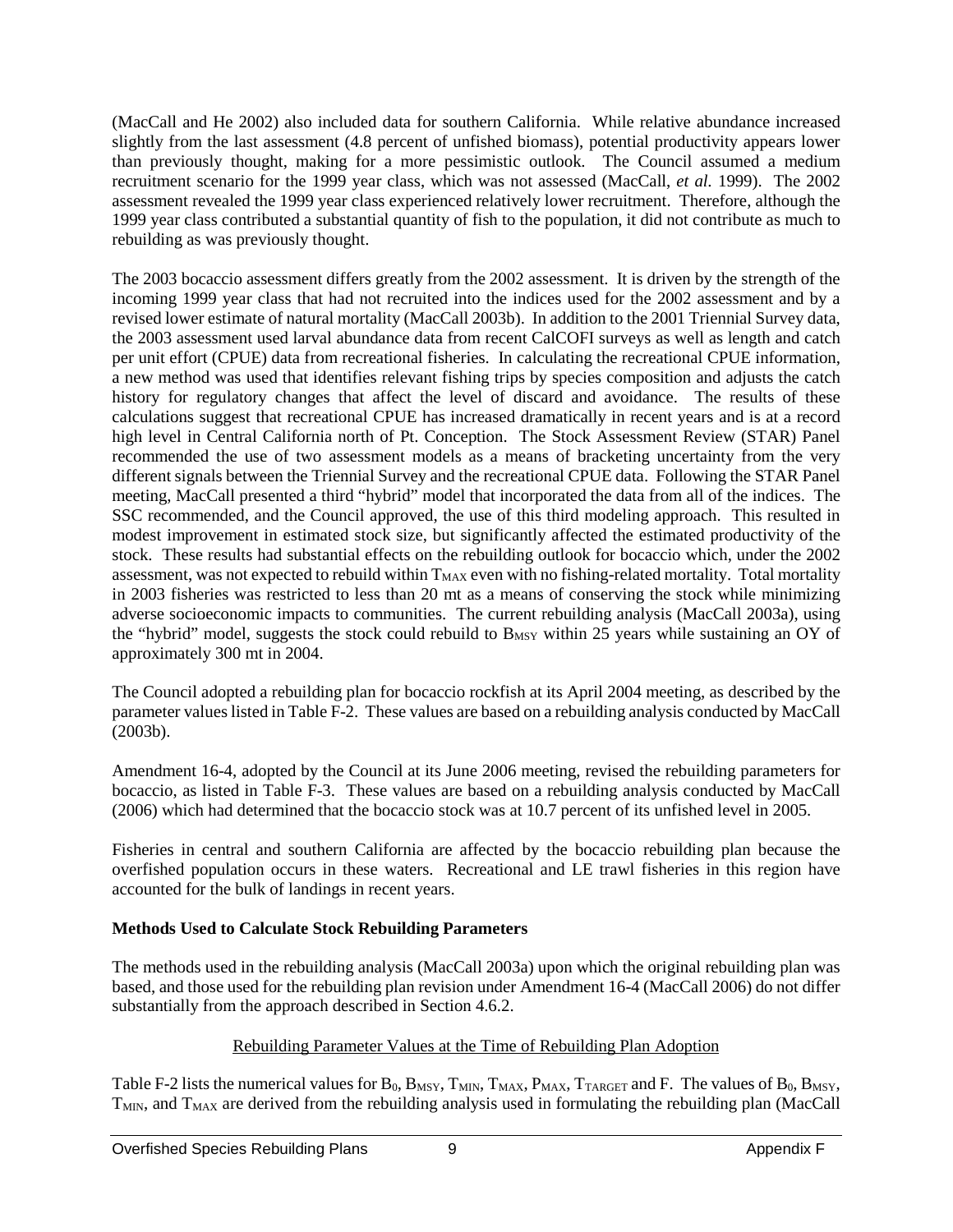2003a). Using the STAT base model from the most recent stock assessment (MacCall 2003b), the Council chose a value of 70 percent for  $P_{MAX}$ , based on a harvest control rule of  $F = 0.0498$ . This results in a target year of 2023.

#### Rebuilding Parameter Values from the Amendment 16-4 Rebuilding Plan Update

[Table F-3](#page-6-0) lists the numerical values for  $B_0$ ,  $B_{MSY}$ ,  $T_{MIN}$ ,  $T_{MAX}$ ,  $T_{F=0}$ ,  $P_{MAX}$ ,  $T_{TARGE}$  and an SPR harvest rate. The values of  $B_0$ ,  $B_{MSY}$ ,  $T_{MIN}$ ,  $T_{F=0}$ , and  $T_{MAX}$  are derived from the rebuilding analysis used in formulating the rebuilding plan (MacCall 2006). The Council chose a target rebuilding year of 2026.

#### **Bocaccio Fishing Communities**

Amendment 16-4 revised the Council's approach to rebuilding plans, requiring an analysis of the needs of fishing communities in relation to overfished species rebuilding times, in addition to the traditional analysis of rebuilding times in relation to the status and biology of the stock. For Amendment 16-4 and the 2007- 2008 fisheries, fishing community needs are described and analyzed in an Environmental Impact Statement (EIS) (PFMC 2006). Chapter 7 of that EIS discusses the communities that make up the socio-economic environment of the Pacific Coast groundfish fisheries. In general, bocaccio is a continental shelf species that is most frequently taken south of 40°10' N. latitude in all of the groundfish fisheries, commercial and recreational. All groundfish fishing communities off the southern U.S. west coast are affected by bocaccio rebuilding measures.

#### **Bocaccio Rockfish Rebuilding Strategy**

As shown in [Table F-2,](#page-5-0) at the inception of the rebuilding plan the harvest control rule for bocaccio rockfish was a fishing mortality rate of 0.0498. Based on the 2003 rebuilding analysis, this harvest rate is likely to rebuild the stock by the target year of 2023. This value is likely to change over time as stock size and structure changes. Any updated value will be published in Federal groundfish regulations. The fishing mortality rate is applied to the exploitable biomass estimate to determine the OY for a given fishing period.

Management measures are implemented through the biennial harvest specification and management process described in Chapter 5. The types of management measures that may be implemented through this process are described in Chapter 6. In 2004, at the time of rebuilding plan adoption, measures intended to limit bycatch of overfished species included prohibiting retention of certain overfished species during some parts of the year, reducing landing limits (cumulative trip limits) on co-occurring species, establishing extensive time/area closures, and restricting the use of trawl nets equipped with large footropes. (By using large footropes with heavy roller gear, bottom trawlers can access rocky habitat on the continental shelf. This is the preferred habitat for some overfished species.)

Beginning in 2002, time/area closures known as Groundfish Conservation Areas (GCAs) came into use as a way of decreasing bycatch of overfished species. GCAs enclose depth ranges where bycatch of overfished species is most likely to occur, based on information retrieved from logbooks and the at-sea observer program. The boundaries vary by season and fishery sector, and may be modified in response to new information about the geographic and seasonal distribution of bycatch.

As noted, a large proportion of bocaccio catch occurs in recreational fisheries in Central and Southern California. Recreational depth closures, restricting fishing to shallow waters, bag limits, and seasonal closures have been used to reduce recreational bocaccio catches.

The Council's rebuilding measures for 2007-2008, adopted at the same time as the Council's adoption of Amendment 16-4, continue the Council's strategy of constraining bocaccio total mortality by restricting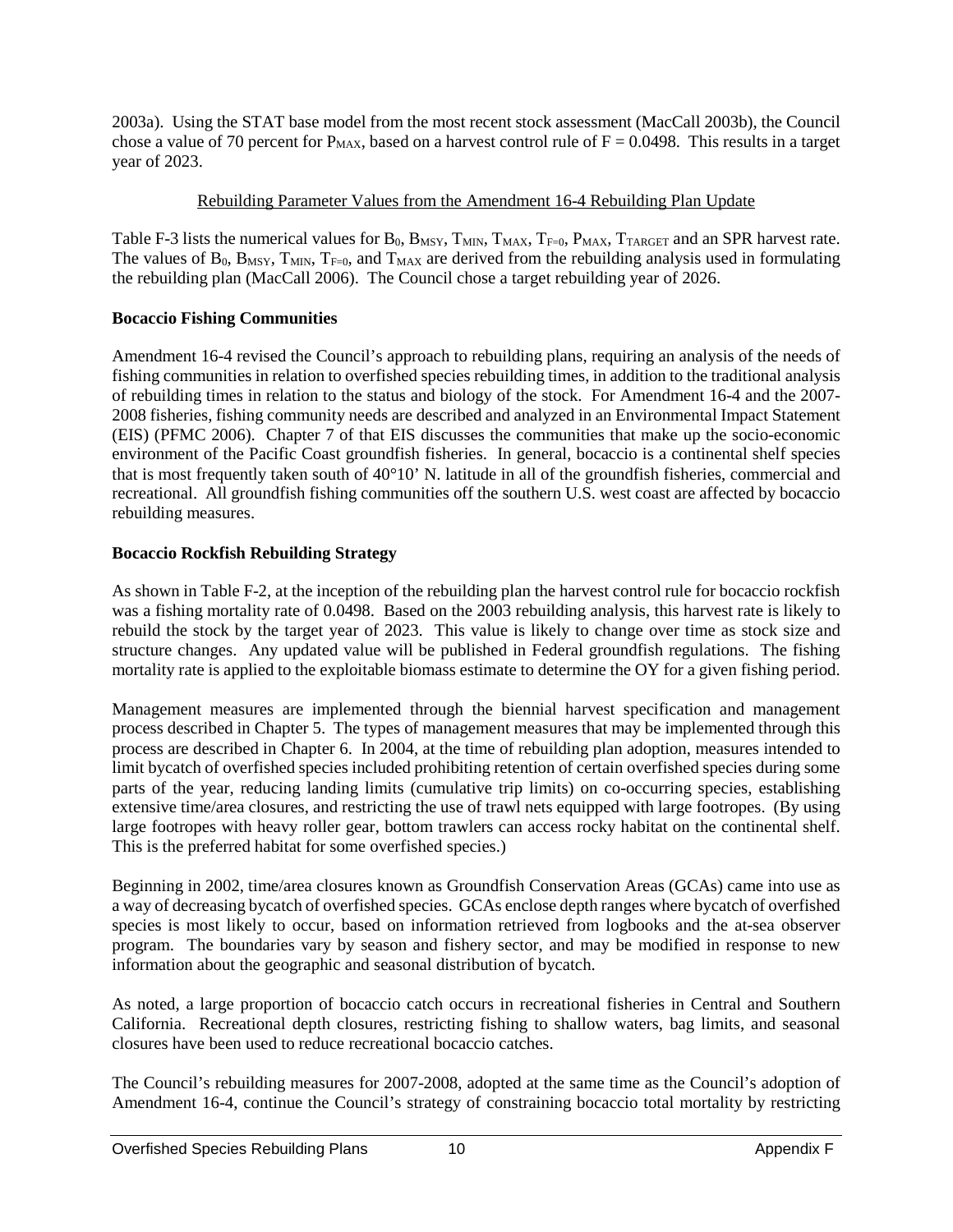fishing on co-occurring healthy stocks, particularly chilipepper rockfish, and preventing fishing in areas where bocaccio may be taken incidentally.

# 1.3.2.2 Cowcod

#### **Status of the Cowcod and Fisheries Affected by Stock Rebuilding Measures at the Time of Rebuilding Plan Adoption (April 2004)**

Relatively little is known about cowcod, a species of large rockfish that ranges from Ranger Bank and Guadalupe Island in central Baja California to Usal, Mendocino County, California (Miller and Lea 1972), and may infrequently occur as far north as Newport, Oregon. Cowcod have been assessed only once (Butler, *et al.* 1999). Adult cowcod are primarily found over high relief rocky areas (Allen 1982). They are generally solitary, but occasionally aggregate (Love, *et al.* 1990).

While cowcod are not a major component of the groundfish fishery, they are highly desired by both recreational and commercial fishers because of their bright color and large size. In recent years small amounts have been caught by LE trawl vessels and recreational anglers in Southern California. The cowcod stock south of Cape Mendocino has experienced a long-term decline. The cowcod stock in the Conception area was assessed in 1998 (Butler, *et al.* 1999). Abundance indices decreased approximately tenfold between the 1960s and the 1990s, based on commercial passenger fishing vessel logs (Butler, *et al.* 1999). Recreational and commercial catch also declined substantially from peaks in the 1970s and 1980s, respectively.

 $B_0$  was estimated to be 3,370 mt, and 1998 spawning biomass was estimated at 7 percent of  $B_0$ , well below the 25 percent overfishing threshold. As a result, NMFS declared cowcod in the Conception and Monterey management areas overfished in January 2000. Large areas off Southern California (the Cowcod Conservation Areas [CCAs]) have been closed to fishing for cowcod. The stock's low productivity and declined spawning biomass also necessitates an extended rebuilding period, estimated at 62 years with no fishing-related mortality ( $T_{MIN}$ ), to achieve a 1,350 mt  $B_{MSY}$  for the Conception management area.

There is relatively little information about the cowcod stock, and there are major uncertainties in the one assessment that has been conducted. The assessment authors needed to make estimates of early landings based on more recent data and reported total landings of rockfish. Age and size composition of catches are poorly sampled, population structure is unknown, and the assessment was restricted to Southern California waters.

A cowcod rebuilding review was completed in 2003, which validated the assumption that non-retention regulations and area closures have been effective in constraining cowcod fishing mortality (Butler, *et al.* 2003). These results, although encouraging, are based on cowcod fishery-related removals from catch per fishing vessel observations and angler-reported discards. Non-retention regulations and limited observation data have increased the need for fishery independent population indices.

The Council adopted a rebuilding plan for cowcod at its April 2004 meeting, as described by the parameter values listed in [Table F-2.](#page-5-0) These values are based on a rebuilding analysis conducted by Butler and Barnes (Butler and Barnes 2000).

Amendment 16-4, adopted by the Council at its June 2006 meeting, revised the rebuilding parameters for cowcod, as listed in [Table F-3.](#page-6-0) These values are based on a rebuilding analysis conducted by Piner (2006) which had determined that the cowcod stock was between 14 percent and 21 percent of its unfished level in 2005.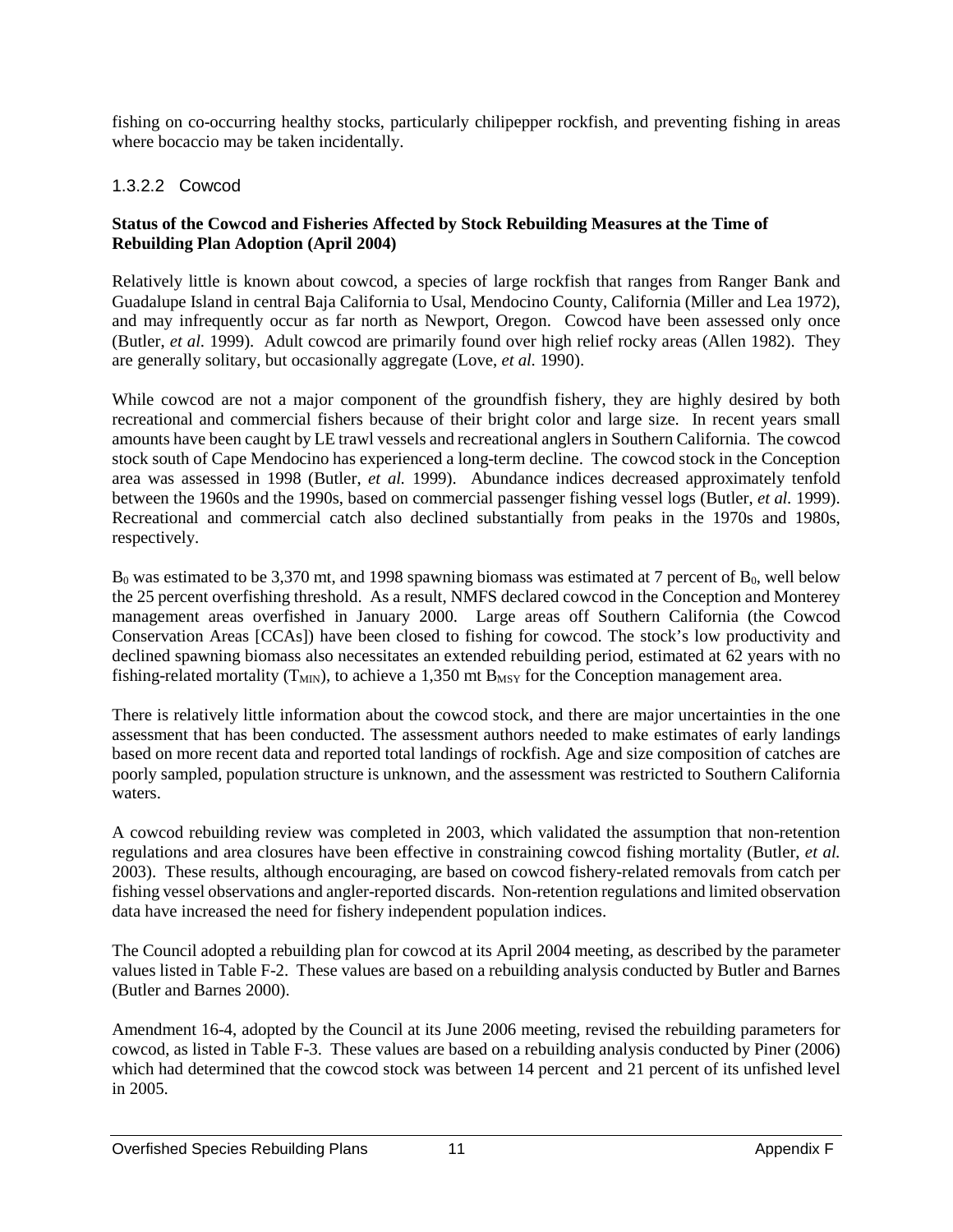#### **Methods Used to Calculate Stock Rebuilding Parameters**

The Cowcod rebuilding analysis (Butler and Barnes 2000) was completed before the SSC default rebuilding analysis methodology (Punt 2002), described in Section 4.6.2, had been developed. Instead, it uses a surplus production model using a log-normal distribution fitted to recruitment during 1951-1998. At the time of rebuilding plan adoption (2004) a new cowcod stock assessment and rebuilding analysis had not been completed. In April 2004 the SSC recommended that future cowcod stock assessments use a model whose output can be used in the default rebuilding analysis methodology.

The methods in the rebuilding analysis (Piner 2006) used to develop the revised cowcod rebuilding plan under Amendment 16-4 do not differ substantially from the approach described in Section 4.6.2.

#### Rebuilding Parameter Values at the Time of Rebuilding Plan Adoption

[Table F-2](#page-5-0) lists the numerical values for  $B_0$ ,  $B_{MSY}$ ,  $T_{MIN}$ ,  $T_{MAX}$ ,  $P_{MAX}$ ,  $T_{TARGET}$  and F. The values of  $B_0$ ,  $B_{MSY}$ ,  $T<sub>MIN</sub>$ , and  $T<sub>MAX</sub>$  are derived from the rebuilding analysis (Butler and Barnes 2000) used in formulating the rebuilding plan. The Council chose a value of 60 percent for  $P_{MAX}$ , based on a harvest control rule of  $F =$ 0.009. This results in a target year of 2090.

#### Rebuilding Parameter Values from the Amendment 16-4 Rebuilding Plan Update

[Table F-3](#page-6-0) lists the numerical values for  $B_0$ ,  $B_{MSY}$ ,  $T_{MIN}$ ,  $T_{MAX}$ ,  $T_{F=0}$ ,  $P_{MAX}$ ,  $T_{TARGET}$  and an SPR harvest rate. The values of  $B_0$ ,  $B_{MSY}$ ,  $T_{MIN}$ ,  $T_{F=0}$ , and  $T_{MAX}$  are derived from the rebuilding analysis used in formulating the rebuilding plan (Piner 2006). The Council chose a target rebuilding year of 2039.

#### **Cowcod Fishing Communities**

Amendment 16-4 revised the Council's approach to rebuilding plans, requiring an analysis of the needs of fishing communities in relation to overfished species rebuilding times, in addition to the traditional analysis of rebuilding times in relation to the status and biology of the stock. For Amendment 16-4 and the 2007- 2008 fisheries, fishing community needs are described and analyzed in an EIS (PFMC 2006). Chapter 7 of that EIS discusses the communities that make up the socio-economic environment of the Pacific Coast groundfish fisheries. In general, cowcod is a sedentary and site-loyal continental shelf species that is most frequently taken off southern California in commercial non-trawl and recreational fisheries. All groundfish fishing communities off the southern U.S. west coast are affected by cowcod rebuilding measures.

#### **Cowcod Rebuilding Strategy**

As shown in [Table F-2,](#page-5-0) at the inception of the rebuilding plan the harvest control rule for cowcod was a fishing mortality rate of 0.009. Based on the 2000 cowcod rebuilding analysis (Butler and Barnes 2000), this harvest rate is likely to rebuild the stock by the target year of 2090. This value is likely to change over time as stock size and structure changes. Any updated value will be published in Federal groundfish regulations. The fishing mortality rate is applied to the exploitable biomass estimate to determine the OY for a given fishing period.

Management measures are implemented through the biennial harvest specification and management process described in Chapter 5. The types of management measures that may be implemented through this process are described in Chapter 6. In 2004, at the time of rebuilding plan adoption, measures intended to limit bycatch of overfished species included prohibiting retention of certain overfished species during some parts of the year, reducing landing limits (cumulative trip limits) on co-occurring species, establishing extensive time/area closures, and restricting the use of trawl nets equipped with large footropes. (By using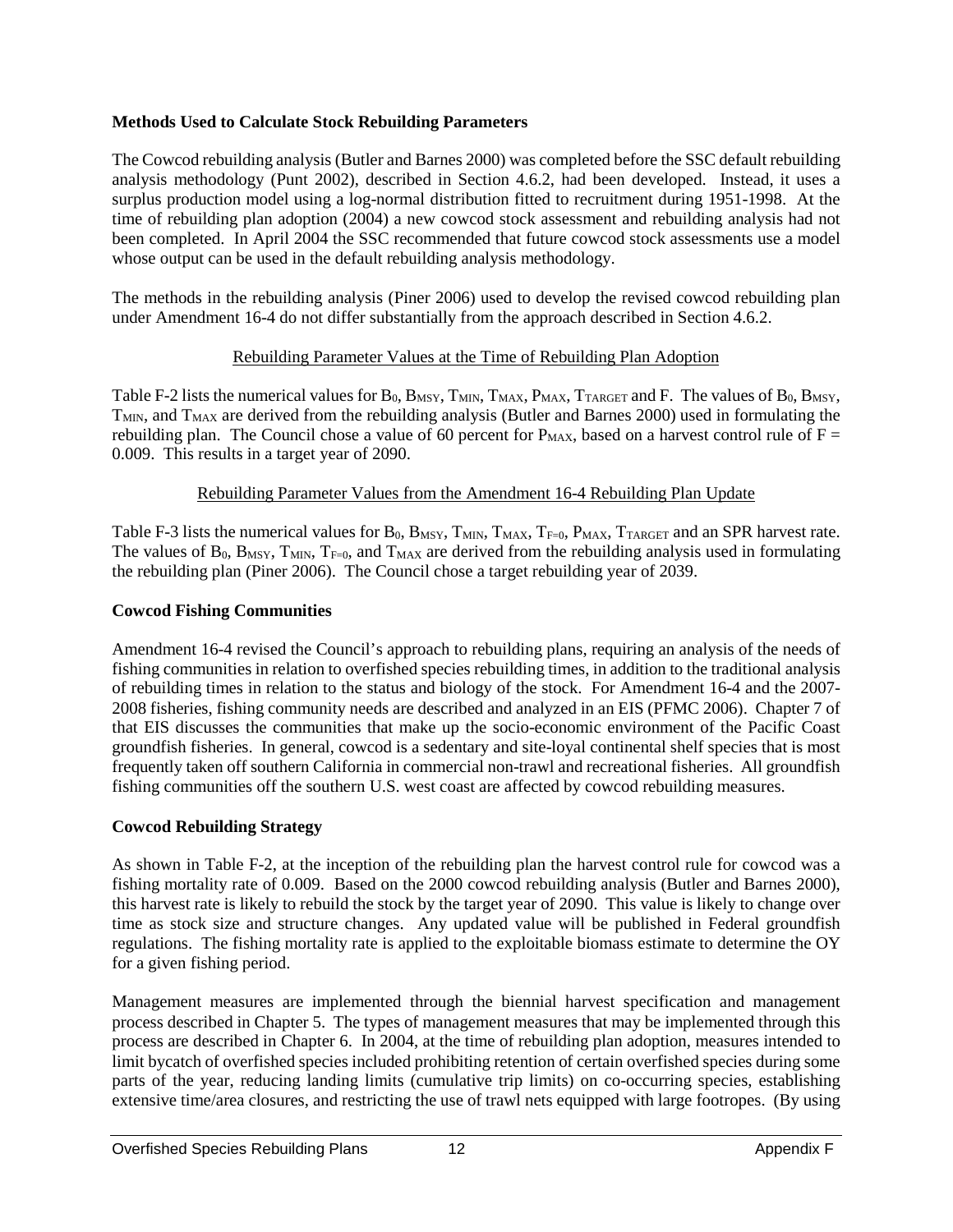large footropes with heavy roller gear, bottom trawlers can access rocky habitat on the continental shelf. This is the preferred habitat for some overfished species.)

Beginning in 2002, time/area closures known as GCAs came into use as a way of decreasing bycatch of overfished species. GCAs enclose depth ranges where bycatch of overfished species is most likely to occur, based on information retrieved from logbooks and the at-sea observer program. The boundaries vary by season and fishery sector, and may be modified in response to new information about the geographic and seasonal distribution of bycatch.

Because cowcod is a fairly sedentary species, establishment of a marine protected area, considered one of the GCAs, is the key strategy for limiting cowcod fishing mortality. The CCAs in the Southern California Bight encompass two areas of greatest cowcod density, as estimated in 2000, based on historical cowcod catch and catch rates in commercial and recreational fisheries. To aid in enforcement, the CCAs are bounded by straight lines enclosing simple polygons. Butler, et al. (Butler, *et al.* 2003) concluded that the CCAs have been effective in reducing bycatch to levels projected to allow stock rebuilding. Estimated fishery removals have been at levels sufficient to rebuild the stock, since the CCAs were implemented, except in 2001 when 5.6 mt was caught in the Conception management area. Most of this catch occurred in the spot prawn trawl fishery, which subsequently has been phased out.

Given the particular life history characteristics of cowcod, the Council will continue to use species-specific area closures to protect cowcod. As new information becomes available on cowcod behavior and fisheries interactions with cowcod, the boundaries or related regulations concerning the current CCAs may change, and additional CCAs may be established by regulation.

The Council's rebuilding measures for 2007-2008, adopted at the same time as the Council's adoption of Amendment 16-4, continue the Council's strategy of constraining cowcod total mortality by restricting or eliminating fishing in areas where cowcod commonly occur and may be taken incidentally.

#### 1.3.2.3 Darkblotched Rockfish

#### **Status of the Darkblotched Stock and Fisheries Affected by Stock Rebuilding Measures at the Time of the Council's Rebuilding Plan Adoption (June 2003)**

Historically, darkblotched rockfish were managed as part of a coastwide Sebastes complex, which was later segregated into north and south management units divided at 40º30' N. latitude. As a result, fisherydependent data from this period are generally unavailable. The first darkblotched rockfish stock assessment estimated the proxy MSY harvest rate and overfishing rate for the stock (Lenarz 1993).

Rogers et al. (Rogers, *et al.* 2000) assessed darkblotched stock status in 2000 and determined the stock was at 14 percent to 31 percent of its unfished level. This range in biomass estimates encompasses the MSST threshold of 25 percent; uncertainty in past catches by foreign vessels, which targeted Pacific ocean perch and also caught darkblotched rockfish, was the most important contributor to this wide range for the biomass estimate. A larger unfished biomass  $(B_0)$  is computed using larger historic catch estimates. Since the MSST is expressed as a percent of unfished biomass, a larger  $B_0$  increases the absolute value of this threshold, making an overfished determination more likely. Without definitive information on foreign catches, managers assumed darkblotched comprised 10 percent of this catch, leading to the conclusion that the spawning stock biomass was 22 percent of its unfished level. Because this is below the MSST, the stock was declared overfished in 2000.

The Council adopted a rebuilding plan for darkblotched rockfish at its June 2003 meeting, as described by the parameter values listed in [Table F-2.](#page-5-0) These values are based on a rebuilding analysis conducted by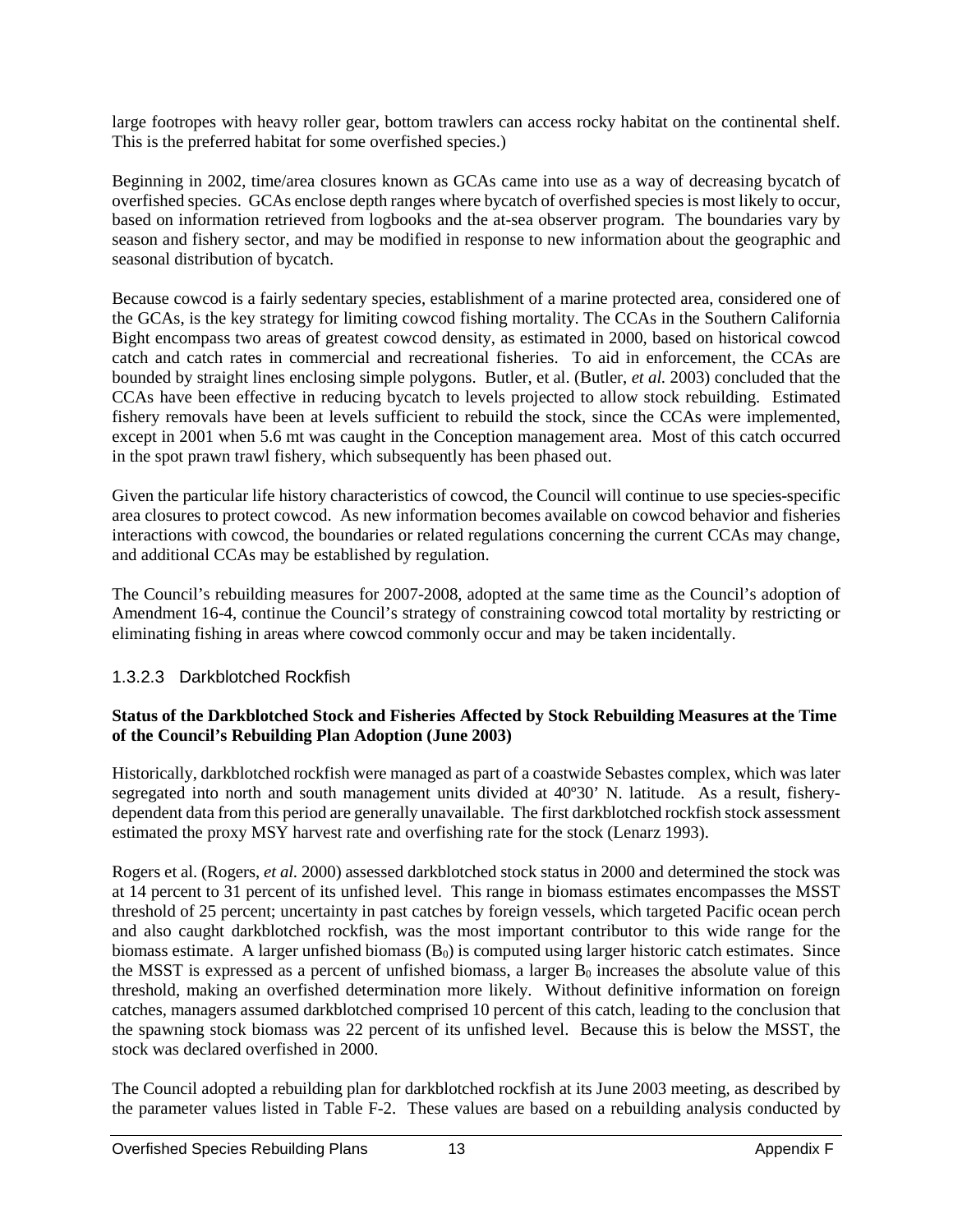Methot and Rogers (Methot and Rogers 2001).

Darkblotched rockfish occur on the outer continental shelf and continental slope, mainly north of Point Reyes. Because of this distribution, they are caught exclusively by commercial vessels. Most landings have been made by bottom trawl vessels targeting flatfish on the continental shelf, rockfish on the continental slope, and the Dover sole-thornyhead-sablefish complex, also on the slope.

#### **Methods Used to Calculate Stock Rebuilding Parameters**

The methods used in the rebuilding analysis (2001) upon which the original rebuilding plan was based, and those used for the rebuilding plan revision under Amendment 16-4 (2006), do not differ substantially from the approach described in Section 4.6.2.

# Rebuilding Parameter Values at the Time of Rebuilding Plan Adoption

[Table F-2](#page-5-0) lists the numerical values for  $B_0$ ,  $B_{MSY}$ ,  $T_{MIN}$ ,  $T_{MAX}$ ,  $P_{MAX}$ ,  $T_{TARGE}$  and F. The values of  $B_0$ ,  $B_{MSY}$ ,  $T<sub>MIN</sub>$ , and  $T<sub>MAX</sub>$  are derived from the rebuilding analysis used in formulating the rebuilding plan (Methot and Rogers 2001). The Council chose a value of 80 percent for  $P_{MAX}$ , based on a harvest control rule of F  $= 0.027$ . This results in a target year of 2030.

# Rebuilding Parameter Values from the Amendment 16-4 Rebuilding Plan Update

[Table F-3](#page-6-0) lists the numerical values for  $B_0$ ,  $B_{MSY}$ ,  $T_{MIN}$ ,  $T_{MAX}$ ,  $T_{F=0}$ ,  $P_{MAX}$ ,  $T_{TARGET}$  and an SPR harvest rate. The values of  $B_0$ ,  $B_{MSY}$ ,  $T_{MIN}$ ,  $T_{F=0}$ , and  $T_{MAX}$  are derived from the rebuilding analysis used in formulating the rebuilding plan (Rogers 2006). The Council chose a target rebuilding year of 2011.

#### **Darkblotched Rockfish Fishing Communities**

Amendment 16-4 revised the Council's approach to rebuilding plans, requiring an analysis of the needs of fishing communities in relation to overfished species rebuilding times, in addition to the traditional analysis of rebuilding times in relation to the status and biology of the stock. For Amendment 16-4 and the 2007- 2008 fisheries, fishing community needs are described and analyzed in an EIS (PFMC 2006). Chapter 7 of that EIS discusses the communities that make up the socio-economic environment of the Pacific Coast groundfish fisheries. In general, darkblotched rockfish is a continental slope species that is most frequently taken in the commercial trawl fisheries north of 38° N. latitude. Fishing communities that participate in the slope trawl fisheries of the northern U.S. west coast are most strongly affected by darkblotched rebuilding measures.

#### **Darkblotched Rockfish Rebuilding Strategy**

As shown in [Table F-2,](#page-5-0) at the inception of the rebuilding plan the harvest control rule for darkblotched rockfish was a fishing mortality rate of 0.027. Based on the 2001 rebuilding analysis, this harvest rate is likely to rebuild the stock by the target year of 2030. This value is likely to change over time as stock size and structure changes. Any updated value will be published in Federal groundfish regulations. The fishing mortality rate is applied to the exploitable biomass estimate to determine the OY for a given fishing period.

Management measures are implemented through the biennial harvest specification and management process described in Chapter 5. The types of management measures that may be implemented through this process are described in Chapter 6. In 2003, at the time of rebuilding plan adoption, measures intended to limit bycatch of overfished species included prohibiting retention of certain overfished species during some parts of the year, reducing landing limits (cumulative trip limits) on co-occurring species, establishing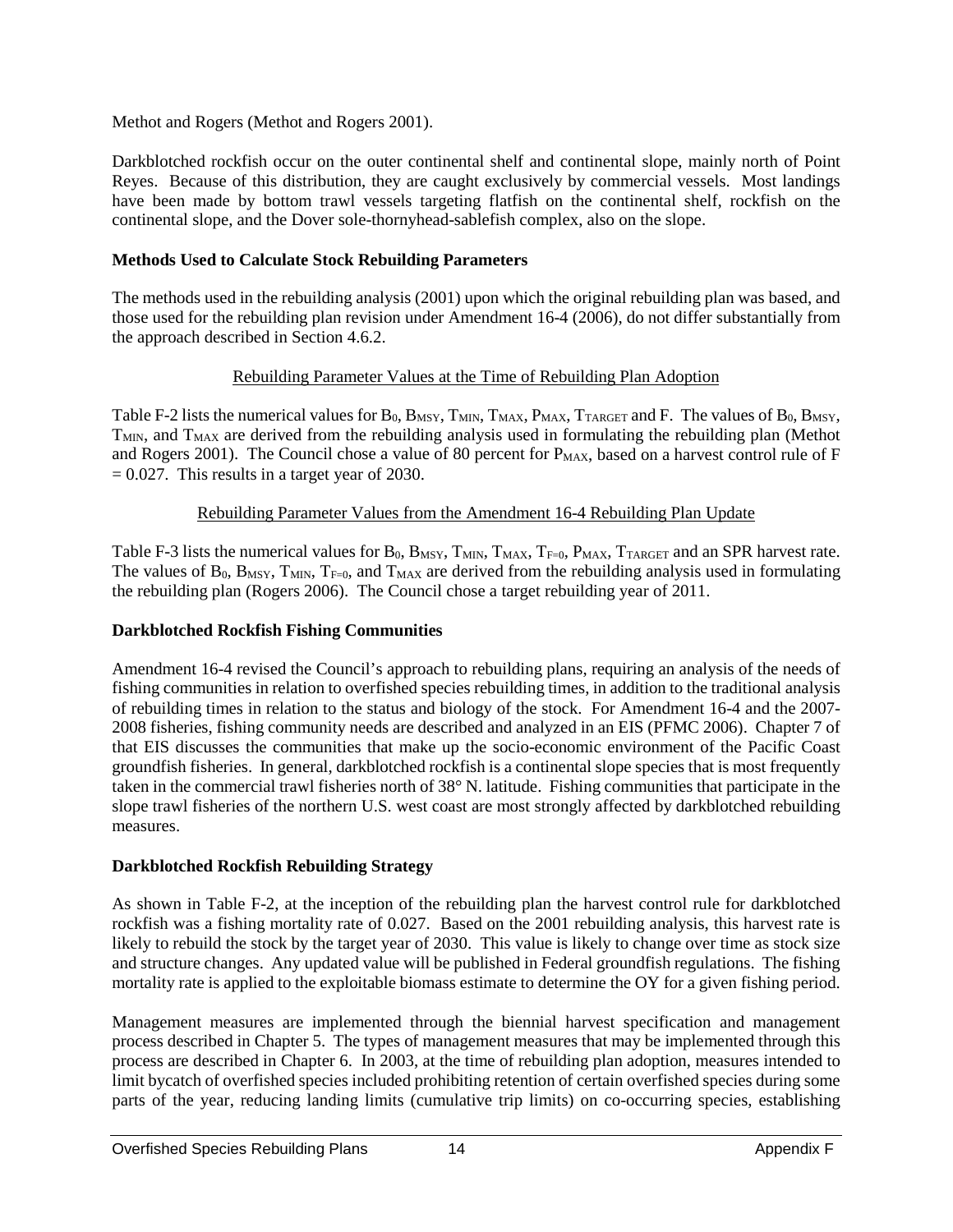extensive time/area closures, and restricting the use of trawl nets equipped with large footropes. (By using large footropes with heavy roller gear, bottom trawlers can access rocky habitat on the continental shelf. This is the preferred habitat for some overfished species.)

Beginning in 2002, time/area closures, referred to as GCAs, came into use as a way of decreasing bycatch of overfished species. GCAs enclose depth ranges where bycatch of overfished species is most likely to occur, based on information retrieved from log books and the at-sea observer program. The boundaries vary by season and fishery sector, and may be modified in response to new information about the geographic and seasonal distribution of bycatch.

To limit darkblotched rockfish bycatch, an outer boundary of the GCA was set to move fishing activity into deeper water, away from the depth range of higher abundance for this species. In 2003 this outer boundary was modified during the winter months to allow targeting of petrale sole and other flatfish in shallower depths while still minimizing bycatch. The cumulative trip limits for minor slope rockfish north of Cape Mendocino, the species complex that darkblotched rockfish are managed under, and for splitnose rockfish, a co-occurring target species, were also lowered. Trip limits for other target species also may be adjusted to reduce darkblotched rockfish bycatch.

The Council's rebuilding measures for 2007-2008, adopted at the same time as the Council's adoption of Amendment 16-4, continue the Council's strategy of constraining darkblotched rockfish total mortality by restricting fishing on co-occurring healthy stocks and preventing fishing in areas where darkblotched rockfish may be taken incidentally. Additionally, the Council has adopted darkblotched rockfish bycatch limits for the Pacific whiting fishery, which has some darkblotched rockfish incidental catch.

# 1.3.2.4 Pacific Ocean Perch

#### **Status of the Pacific Ocean Perch Stock and Fisheries Affected by Stock Rebuilding Measures at the Time of the Council's Rebuilding Plan Adoption (June 2003)**

Pacific ocean perch (POP) were targeted by Soviet and Japanese factory trawlers between 1965 and 1975. Their large catches during this period substantially contributed to a decline in the west coast stock. In 1981, just before this FMP was implemented, the Council declared the POP stock depleted and recommended conservative harvest policies. Although management measures discouraged targeting POP while allowing continued fishing of other species, the stock did not recover, and the Council recommended still more restrictive measures. A 1998 stock assessment (Ianelli and Zimmerman 1998) estimated POP biomass was 13 percent of the unfished level, leading NMFS to declare the stock overfished in 1999.

The Council adopted a rebuilding plan for POP at its June 2003 meeting, as described by the parameter values listed in [Table F-2.](#page-5-0) These values are based on a 2000 stock assessment (Ianelli, *et al.* 2000) and subsequent rebuilding analysis (Punt and Ianelli 2001). A retrospective analysis of foreign fleet catches, underway at the time of rebuilding plan adoption, may change the rebuilding period estimates on which the rebuilding plan is based.

Amendment 16-4, adopted by the Council at its June 2006 meeting, revised the rebuilding parameters for POP, as listed in [Table F-3.](#page-6-0) These values are based on a rebuilding analysis conducted by Hamel (2006), which had determined that the POP stock was at 23.4 percent of its unfished level in 2005.

POP tend to occur at similar depths as darkblotched rockfish, although they have a more northerly geographic distribution. As a result, POP are caught in similar fisheries as darkblotched rockfish, but only north of Cape Mendocino. At the time the rebuilding plan was adopted, LE trawl vessels targeting flatfish, including petrale sole and arrowtooth flounder, accounted for more than 90 percent of all POP landings.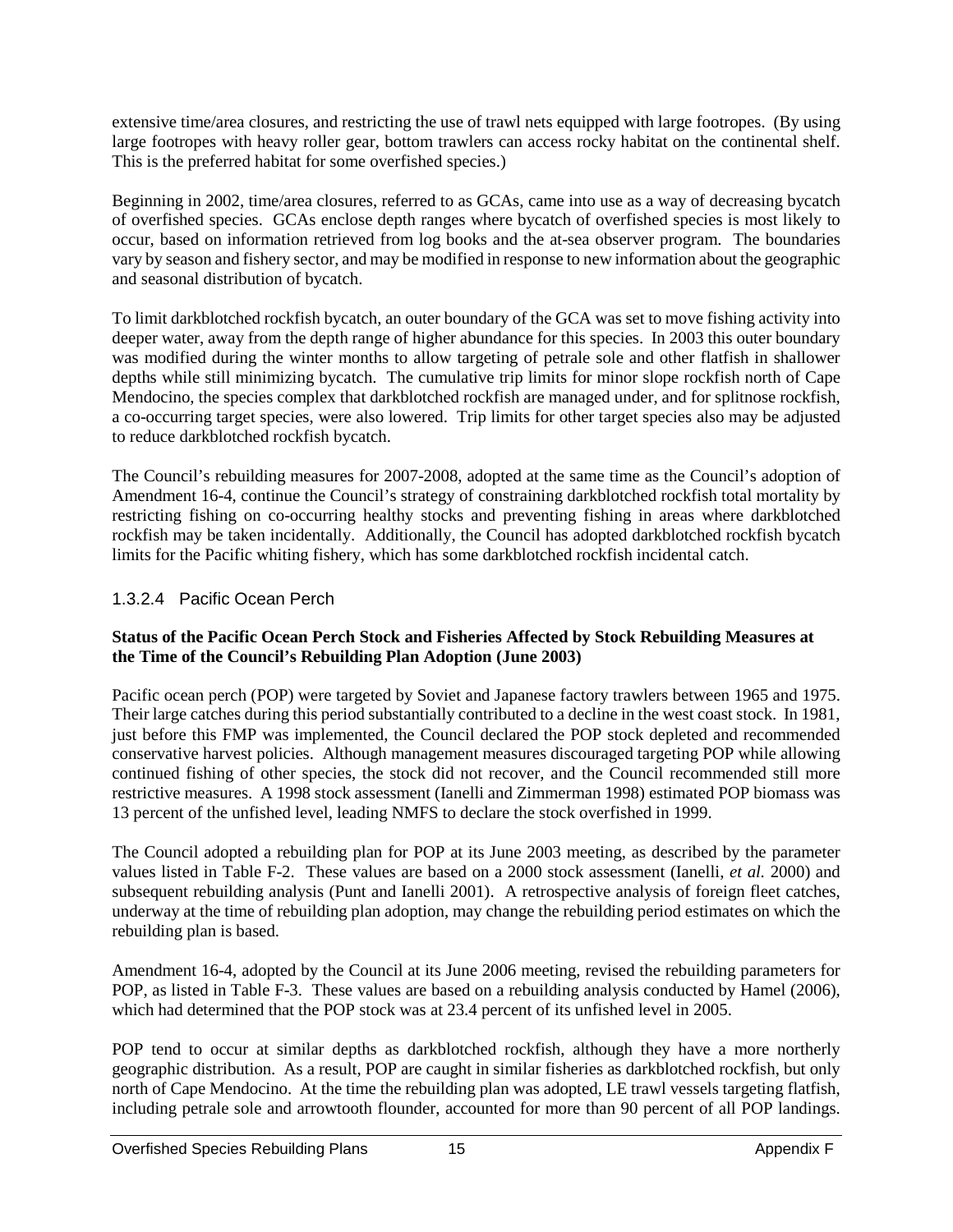POP are not an important component of the recreational fishery.

# **Methods Used to Calculate Stock Rebuilding Parameters**

The methods in the rebuilding analysis (Punt and Ianelli 2001) upon which the original rebuilding plan was based, and those used for the rebuilding plan revision under Amendment 16-4 (Hamel 2006), do not differ substantially from the approach described in Section 4.6.2.

# Rebuilding Parameter Values at the Time of Rebuilding Plan Adoption

[Table F-2](#page-5-0) lists the numerical values for  $B_0$ ,  $B_{MSY}$ ,  $T_{MIN}$ ,  $T_{MAX}$ ,  $P_{MAX}$ ,  $T_{TARGET}$  and F. The values of  $B_0$ ,  $B_{MSY}$ ,  $T<sub>MIN</sub>$ , and  $T<sub>MAX</sub>$  are derived from the rebuilding analysis used in formulating the rebuilding plan (Punt and Ianelli 2001). The Council chose a value of 70 percent for  $P_{MAX}$ , based on a harvest control rule of  $F =$ 0.0082. This results in a target year of 2027.

# Rebuilding Parameter Values from the Amendment 16-4 Rebuilding Plan Update

[Table F-3](#page-6-0) lists the numerical values for  $B_0$ ,  $B_{MSY}$ ,  $T_{MIN}$ ,  $T_{MAX}$ ,  $T_{F=0}$ ,  $P_{MAX}$ ,  $T_{TARGE}$  and an SPR harvest rate. The values of  $B_0$ ,  $B_{MSY}$ ,  $T_{MIN}$ ,  $T_{F=0}$ , and  $T_{MAX}$  are derived from the rebuilding analysis used in formulating the rebuilding plan (Hamel 2006). The Council chose a target rebuilding year of 2017.

# **Pacific Ocean Perch Fishing Communities**

Amendment 16-4 revised the Council's approach to rebuilding plans, requiring an analysis of the needs of fishing communities in relation to overfished species rebuilding times, in addition to the traditional analysis of rebuilding times in relation to the status and biology of the stock. For Amendment 16-4 and the 2007- 2008 fisheries, fishing community needs are described and analyzed in an EIS (PFMC 2006). Chapter 7 of that EIS discusses the communities that make up the socio-economic environment of the Pacific Coast groundfish fisheries. In general, POP is a continental slope species that is most frequently taken in the commercial trawl fisheries north of 40° 10' N. latitude. Fishing communities that participate in the slope trawl fisheries of the northern U.S. west coast are most strongly affected by POP rebuilding measures.

# **Pacific Ocean Perch Rebuilding Strategy**

As shown i[n Table F-2,](#page-5-0) at the inception of the rebuilding plan the harvest control rule for POP was a fishing mortality rate of 0.0082. Based on the 2001 POP rebuilding analysis (Punt and Ianelli 2001), this harvest rate is likely to rebuild the stock by the target year of 2027. This value is likely to change over time as stock size and structure changes. Any updated value will be published in Federal groundfish regulations. The fishing mortality rate is applied to the exploitable biomass estimate to determine the OY for a given fishing period.

Management measures are implemented through the biennial harvest specification and management process described in Chapter 5. The types of management measures that may be implemented through this process are described in Chapter 6. In 2003, at the time of rebuilding plan adoption, measures intended to limit bycatch of overfished species included prohibiting retention of certain overfished species during some parts of the year, reducing landing limits (cumulative trip limits) on co-occurring species, establishing extensive time/area closures, and restricting the use of trawl nets equipped with large footropes. (By using large footropes with heavy roller gear, bottom trawlers can access rocky habitat on the continental shelf. This is the preferred habitat for some overfished species.)

Beginning in 2002 time/area closures, referred to as GCAs, came into use as a way of decreasing bycatch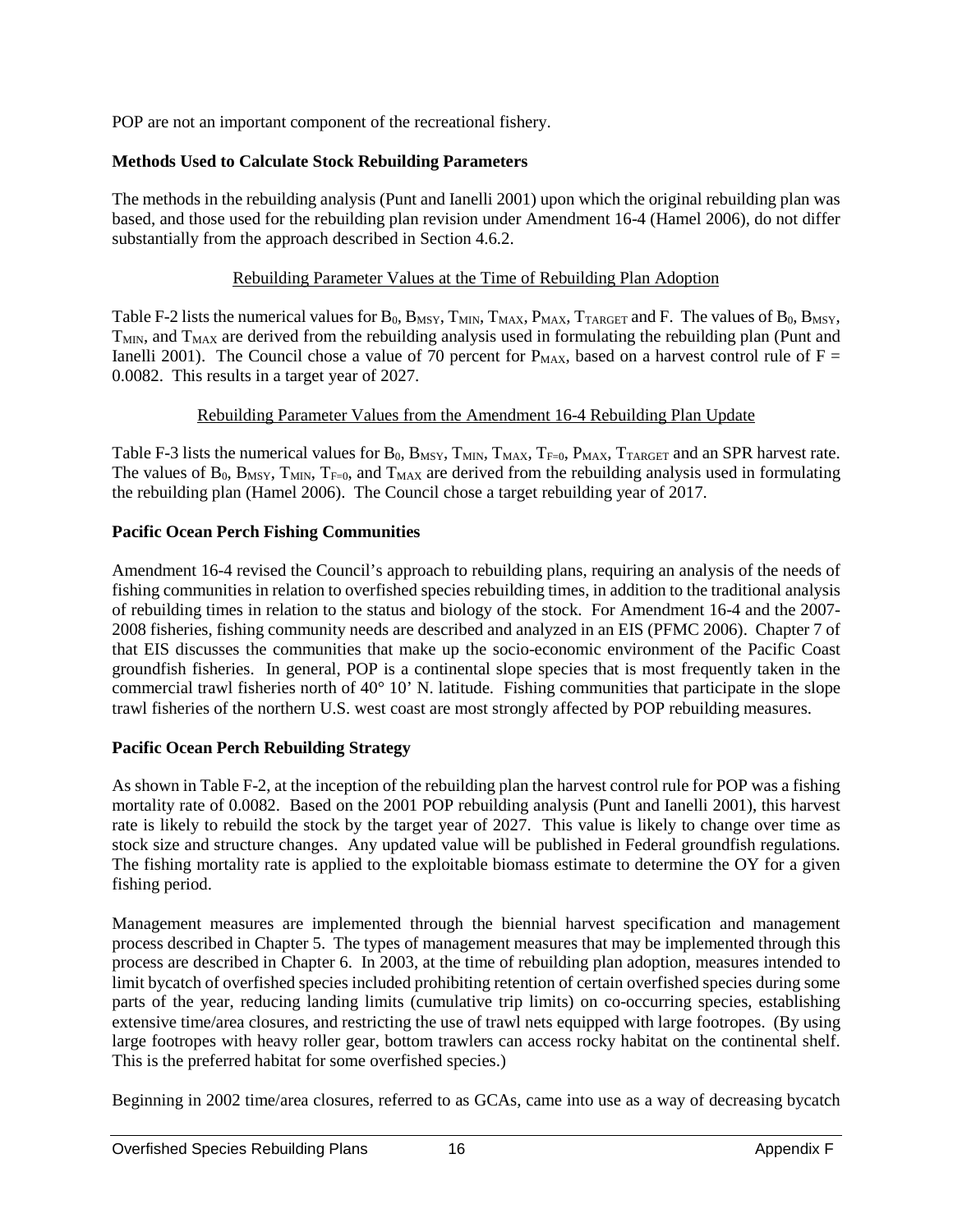of overfished species. GCAs enclose depth ranges where bycatch of overfished species is most likely to occur, based on information retrieved from log books and the at-sea observer program. The boundaries vary by season and fishery sector, and may be modified in response to new information about the geographic and seasonal distribution of bycatch.

Because POP tend to co-occur with darkblotched rockfish, management measures applicable to that species also serve to constrain catches of POP. These measures include configuring the outer boundary of the GCA so that vessels fish in deeper water, where POP are less abundant. A cumulative trip limit, which represents the maximum amount of an identified species or species group that may be landed within the cumulative limit period (in 2003, two months) is also established for this species. Trip limits for overfished species are intended to discourage targeting on them while permitting any incidental catch to be landed. (Bycatch discarded at sea is more difficult to monitor.) As with darkblotched rockfish, trip limits for target species also may be adjusted in order to minimize bycatch of overfished species.

The Council's rebuilding measures for 2007-2008, adopted at the same time as the Council's adoption of Amendment 16-4, continue the Council's strategy of constraining POP total mortality by restricting fishing on co-occurring healthy stocks and preventing fishing in areas where POP may be taken incidentally.

# 1.3.2.5 Yelloweye Rockfish

#### **Status of the Yelloweye Rockfish Stock and Fisheries Affected by Stock Rebuilding Measures at the Time of Rebuilding Plan Adoption (April 2004)**

Yelloweye rockfish are common from Central California northward to the Gulf of Alaska. They are bottomdwelling, generally solitary, rocky reef fish, found either on or just over reefs (Eschmeyer, *et al.* 1983; Love 1991; Miller and Lea 1972; O'Connell and Funk 1986). Boulder areas in deep water (>180 m) are the most densely populated habitat type, and juveniles prefer shallow-zone broken-rock habitat (O'Connell and Carlile 1993). They also reportedly occur around steep cliffs and offshore pinnacles (Rosenthal, *et al.* 1982). The presence of refuge spaces is an important factor affecting their occurrence (O'Connell and Carlile 1993). Yelloweye rockfish are potentially caught in a range of both commercial and recreational fisheries. Because of their preference for rocky habitat, they are more vulnerable to hook-and-line gear.

The first ever yelloweye rockfish stock assessment was conducted in 2001 (Wallace 2002). This assessment incorporated two area assessments: one from Northern California using CPUE indices constructed from Marine Recreational Fisheries Statistical Survey (MRFSS) sample data and California Department of Fish and Game (CDFG) data collected onboard commercial passenger fishing vessels, and the other from Oregon using Oregon Department of Fish and Wildlife (ODFW) sampling data. The assessment concluded current yelloweye rockfish stock biomass is about 7 percent of unexploited biomass in Northern California and 13 percent of unexploited biomass in Oregon. The assessment revealed a 30-year declining biomass trend in both areas with the last above average recruitment occurring in the late 1980s. The assessment's conclusion that yelloweye rockfish biomass was well below the 25 percent of unexploited biomass threshold for overfished stocks led to this stock being separated from the rockfish complexes in which it was previously listed. Until 2002, when yelloweye rockfish were declared overfished, they were listed in the remaining rockfish complex on the shelf in the Vancouver, Columbia, and Eureka management areas and the "other rockfish" complex on the shelf in the Monterey and Conception areas. As with the other overfished stocks, yelloweye rockfish harvest is now tracked separately.

In June 2002 the SSC recommended that managers should conduct a new assessment incorporating Washington catch and age data. This recommendation was based on evidence that the biomass distribution of yelloweye rockfish on the west coast was centered in waters off Washington and that useable data from Washington were available. Based on that testimony, the Council recommended completing a new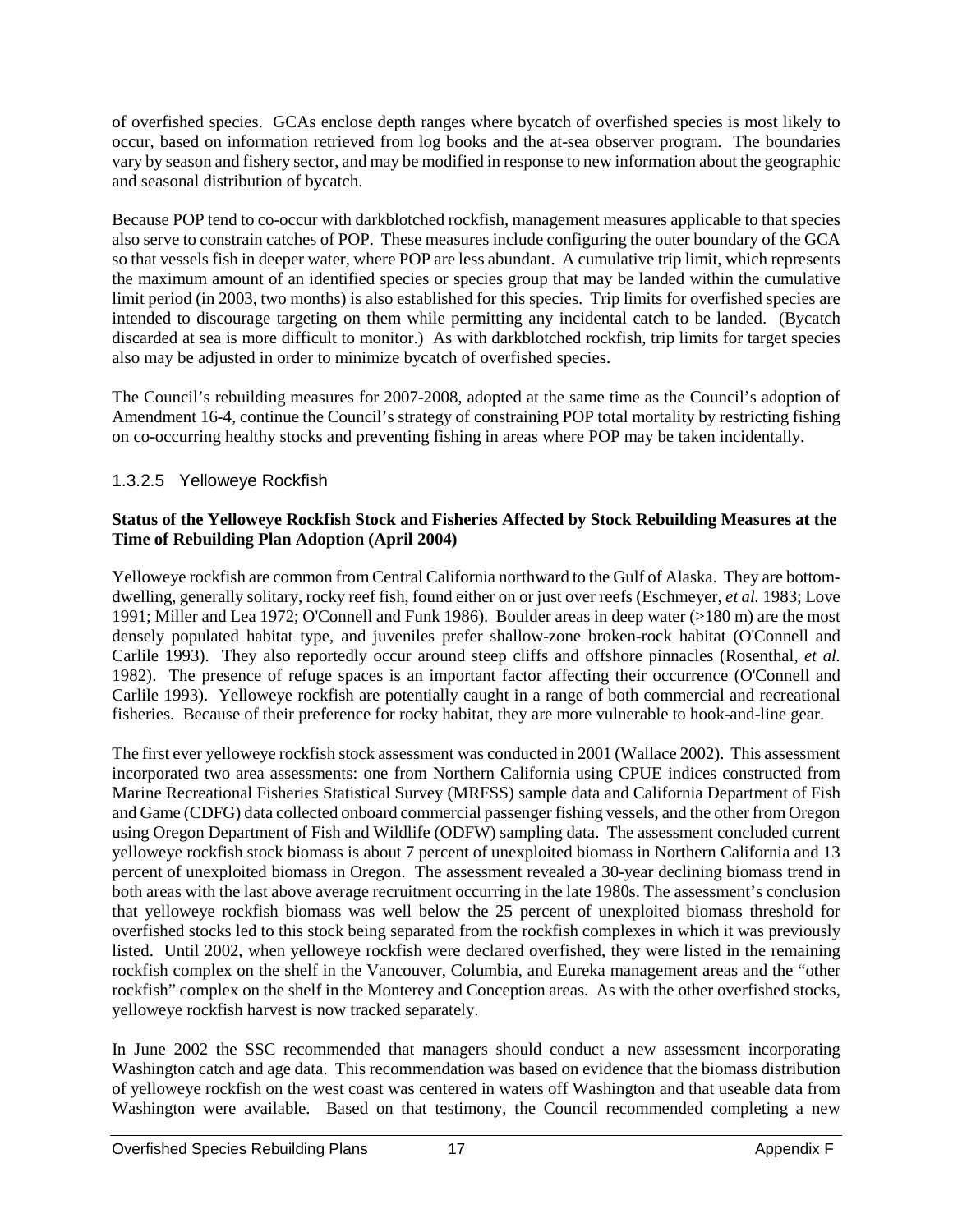assessment in the summer of 2002, before a final decision was made on 2003 management measures. Methot et al. (Methot and Piner 2002b) did the assessment, which was reviewed by a STAR Panel in August 2002. The assessment result was much more optimistic than the one prepared by Wallace (Wallace 2002), largely due to the incorporation of Washington fishery data. While the overfished status of the stock was confirmed (24 percent of unfished biomass), Methot et al. (Methot and Piner 2002b) provided evidence of higher stock productivity than originally assumed. The assessment also treated the stock as a coastwide assemblage. This assessment was reviewed and approved by the SSC and the Council at the September 2002 Council meeting. Methot and Piner (2002) prepared a rebuilding analysis based on this assessment.

The Council adopted a rebuilding plan for yelloweye rockfish at its April 2004 meeting, as described by the parameter values listed in [Table F-2.](#page-5-0) These values are based on a rebuilding analysis conducted by Methot and Piner (Methot and Piner 2002a).

Amendment 16-4, adopted by the Council at its June 2006 meeting, revised the rebuilding parameters for yelloweye rockfish, as listed in [Table F-3.](#page-6-0) These values are based on a rebuilding analysis conducted by Tsou and Wallace (2006) which had determined that the yelloweye rockfish stock was at 17.7 percent of its unfished level in 2006.

Because yelloweye rockfish prefer rocky reef habitat on the continental shelf, they are most vulnerable to recreational and commercial fixed gear fisheries. In the past, the groundfish trawl sector has accounted for a large proportion of the catch: from 1990 to 1997, trawlers took an average of 46 percent of the catch coastwide (although most catches occur in Washington and Oregon waters). (This discussion is based on data in the table on page 3 of Methot, *et al.* 2003). Trip limit reductions after 1997 and the imposition of restrictions on large footrope trawl gear in 2000 have substantially diminished the amount of yelloweye rockfish caught by the trawl sector. (Large footrope gear had made it possible for trawlers to access the rocky habitat where yelloweye live.) Trawl vessels accounted for only 14 percent of the catch on average from 1998 to 2001. Commercial fixed gear catches have also taken a significant share of the catch, 38 percent in the years 1990-1997. However, the implementation of the non-trawl RCA, which encloses much yelloweye habitat, has resulted in their share falling also. Open access directed groundfish fisheries and the Pacific halibut longline fleet also catch small amounts of yelloweye rockfish. Recreational catches have become more significant with the reduction in commercial catches. Comparing the 1990-1997 and 1998- 2001 periods, their share of the total coastwide catch almost doubled to 30 percent, although actual average catches declined slightly. Most recreational catches occur in Washington State waters.

#### **Methods Used to Calculate Stock Rebuilding Parameters**

The methods used in the rebuilding analysis (Methot and Piner 2002a) upon which the original rebuilding plan was based, and those used for the rebuilding plan revision under Amendment 16-4 (Tsou and Wallace 2006), do not differ substantially from the approach described in Section 4.6.2.

# Rebuilding Parameter Values at the Time of Rebuilding Plan Adoption

[Table F-2](#page-5-0) lists the numerical values for  $B_0$ ,  $B_{MSY}$ ,  $T_{MIN}$ ,  $T_{MAX}$ ,  $P_{MAX}$ ,  $T_{TARGET}$ , and F. The values of  $B_0$ , B<sub>MSY</sub>, T<sub>MIN</sub>, and T<sub>MAX</sub> are derived from the rebuilding analysis used in formulating the rebuilding plan (Methot and Piner 2002a). The Council chose a value of 80 percent for  $P_{MAX}$ , based on a harvest control rule of  $F = 0.0153$ . This results in a target year of 2058.

# Rebuilding Parameter Values from the Amendment 16-4 Rebuilding Plan Update

[Table F-3](#page-6-0) lists the numerical values for  $B_0$ ,  $B_{MSY}$ ,  $T_{MIN}$ ,  $T_{MAX}$ ,  $T_{F=0}$ ,  $P_{MAX}$ ,  $T_{TARGET}$  and an SPR harvest rate. The values of  $B_0$ ,  $B_{MSY}$ ,  $T_{MIN}$ ,  $T_{F=0}$ , and  $T_{MAX}$  are derived from the rebuilding analysis used in formulating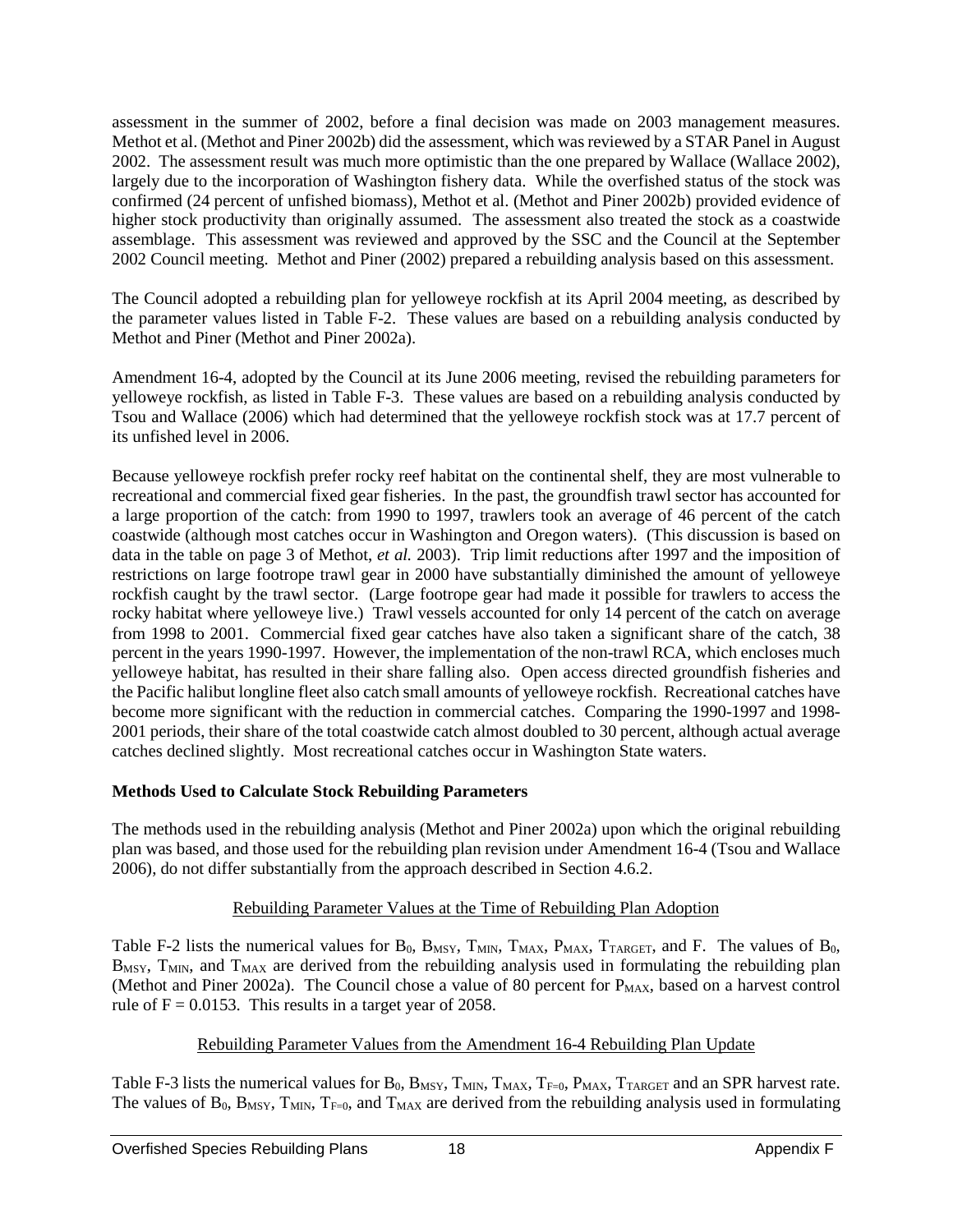the rebuilding plan (Tsou and Wallace 2006). The Council chose a target rebuilding year of 2084.

#### **Yelloweye Rockfish Fishing Communities**

Amendment 16-4 revised the Council's approach to rebuilding plans, requiring an analysis of the needs of fishing communities in relation to overfished species rebuilding times, in addition to the traditional analysis of rebuilding times in relation to the status and biology of the stock. For Amendment 16-4 and the 2007- 2008 fisheries, fishing community needs are described and analyzed in an EIS (PFMC 2006). Chapter 7 of that EIS discusses the communities that make up the socio-economic environment of the Pacific Coast groundfish fisheries. In general, yelloweye rockfish is a site-loyal continental shelf species that is most frequently taken in recreational and commercial hook-and-line fisheries north of 40°10' N. latitude. Measures to rebuild yelloweye rockfish by eliminating its directed harvest and preventing its incidental catch affect all hook-and-line groundfish fishing off the northern U.S. west coast.

#### **Yelloweye Rockfish Rebuilding Strategy**

As shown in [Table F-2,](#page-5-0) at the inception of the rebuilding plan the harvest control rule for canary rockfish was a fishing mortality rate of 0.0153. Based on the 2002 rebuilding analysis (Methot and Piner 2002), this harvest rate is likely to rebuild the stock by the target year of 2058. This value is likely to change over time as stock size and structure changes. Any updated value will be published in Federal groundfish regulations. The fishing mortality rate is applied to the exploitable biomass estimate to determine the OY for a given fishing period.

Management measures are implemented through the biennial harvest specification and management process described in Chapter 5. The types of management measures that may be implemented through this process are described in Chapter 6. In 2004, at the time of rebuilding plan adoption, measures intended to limit bycatch of overfished species included prohibiting retention of certain overfished species during some parts of the year, reducing landing limits (cumulative trip limits) on co-occurring species, establishing extensive time/area closures, and restricting the use of trawl nets equipped with large footropes. (By using large footropes with heavy roller gear, bottom trawlers can access rocky habitat on the continental shelf. This is the preferred habitat for some overfished species.)

Beginning in 2002, time/area closures known as GCAs came into use as a way of decreasing bycatch of overfished species. GCAs enclose depth ranges where bycatch of overfished species is most likely to occur, based on information retrieved from logbooks and the at-sea observer program. The boundaries vary by season and fishery sector, and may be modified in response to new information about the geographic and seasonal distribution of bycatch.

In addition to the more general measures described above, which are intended to reduce bycatch of all overfished species, the Yelloweye Rockfish Conservation Area (YRCA), a C-shaped closed area off the Washington coast, near Cape Flattery, prevents recreational groundfish and halibut anglers from targeting this species in an area where they are concentrated. Recreational bag and size limits are also used to manage total yelloweye rockfish fishing mortality.

Given the particular life history characteristics of yelloweye rockfish, the Council will continue to use a species-specific area closure or closures to protect yelloweye rockfish. As new information becomes available on yelloweye rockfish behavior and fisheries interactions with yelloweye rockfish, the boundaries or related regulations concerning the current YRCA may change, and additional YRCAs may be established by regulation.

The Council's rebuilding measures for 2007-2008, adopted at the same time as the Council's adoption of